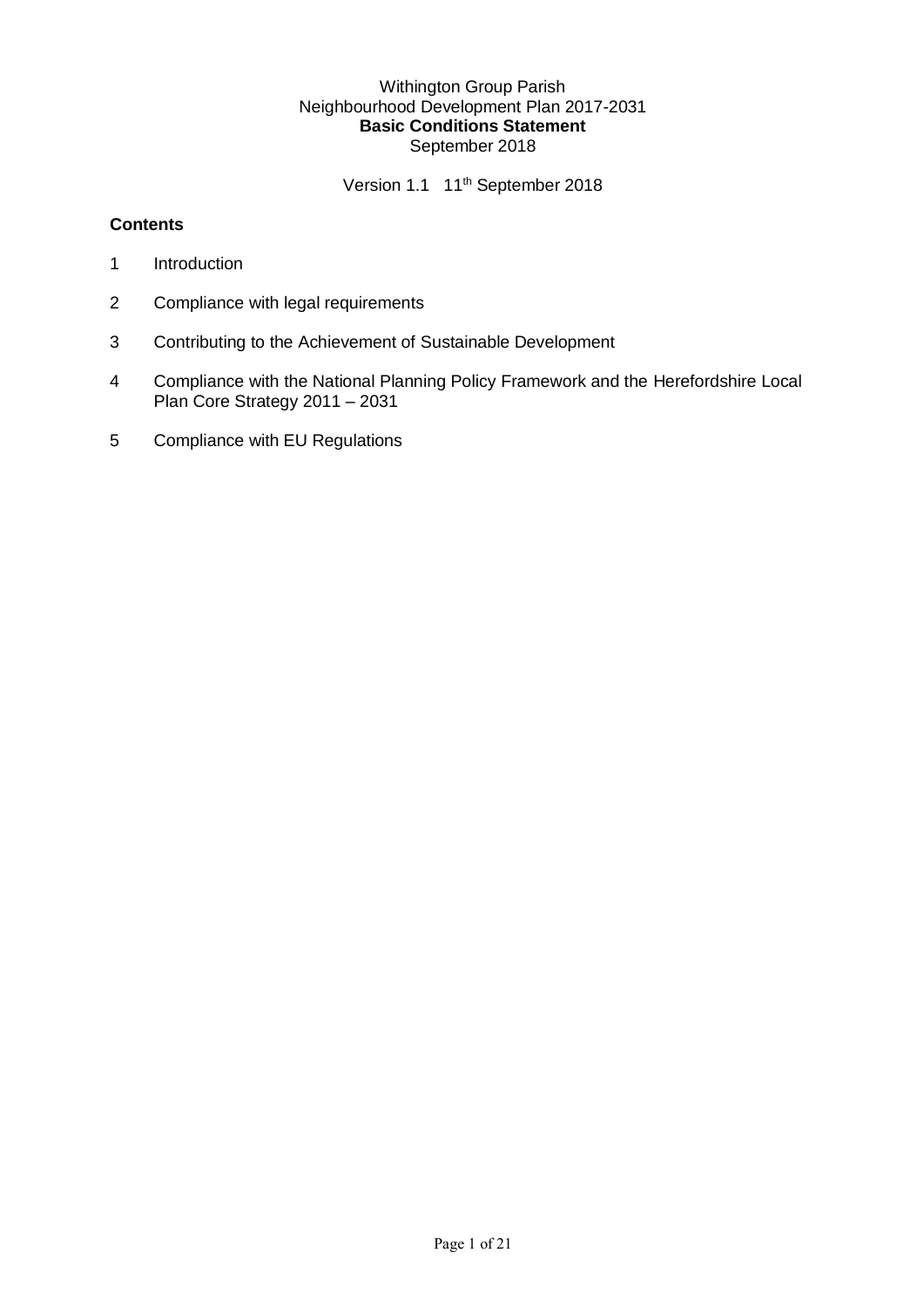### **1 Introduction**

- 1.1 The Withington Group of Parishes comprise the separate parishes of Withington, Preston Wynne and Westhide, within which is the village of Withington, the largest settlement, and several smaller settlements including Westhide, Nunnington, Eau Withington and Withington Marsh. Withington itself is located some 5 kms (3 miles) east of the City of Hereford astride the A4013 Hereford to Worcester road.
- 1.2 The Parish Council has embarked on the preparation of a Neighbourhood Development Plan (NDP) and has reached the stage of a formal submission of the NDP. Under Regulation 15 (1) (d) of The Neighbourhood Planning (General) Regulations 2012 this Basic Conditions Statement is required to demonstrate how the emerging NDP complies with any legal requirements, the National Planning Policy Framework, Herefordshire Council's own planning policies and any relevant EU regulations and directives.



#### **Withington Group Neighbourhood Development Plan Area**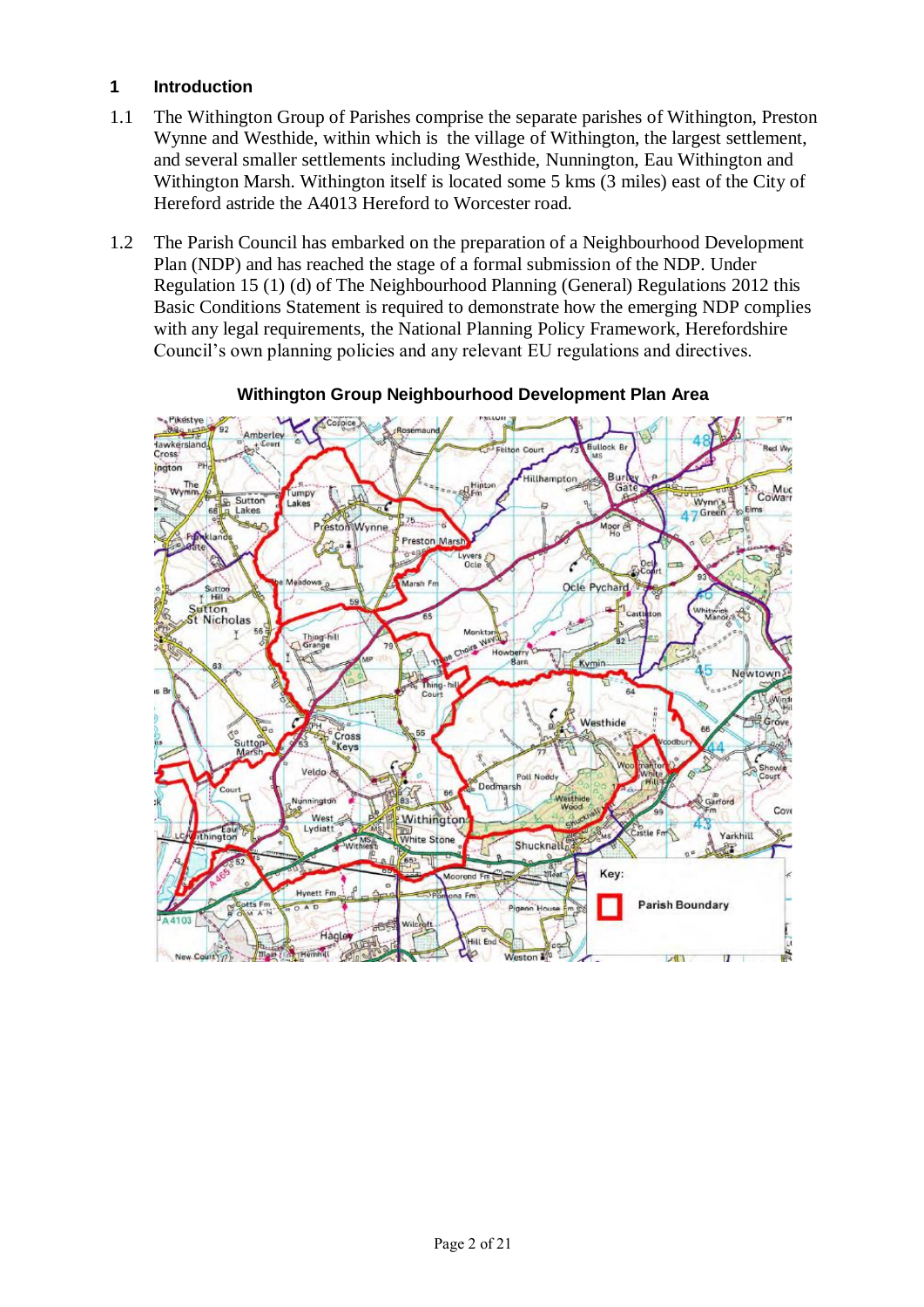## **2 Compliance with legal requirements**

- 2.1 Withington Group Parish Council is the recognised qualifying body to prepare and submit the Neighbourhood Development Plan (NDP) for the Parishes and with it this Basic Conditions Statement.
- 2.2 This NDP:
	- 1. is a Neighbourhood Development Plan within the meaning of the Localism Act 2011
	- 2. relates to one NDP Area only and there are no other NDPs in place which overlap within the Withington Group NDP Area
	- 3. is to have effect for the period from 2017 to 2031
	- 4. includes no policies that relate to "excluded development" such as Nationally Significant Infrastructure Policies and "County" matters such as those relating directly to Minerals and Waste (which will be the subject of a separate Development Plan Document to be prepared by Herefordshire Council).
- 2.3 The Local Plan for Herefordshire is comprised of the Herefordshire Local Plan Core Strategy 2011 to 2031 (the "Core Strategy") along with certain "Saved" policies from the former Unitary Development Plan (UDP) for the County. In due course other Development Plan Documents will be added in accordance with the Local Development Scheme which was re-published in August 2018 and included provision for:
	- Core Strategy, partial review due to commence in 2019
	- Hereford Area Plan, due for adoption in 2020
	- Rural Areas Sites Allocation Plan, due for adoption in 2020
	- Bromyard Development Plan, due for adoption in 2020
	- Travellers' Sites Development Plan, due for adoption late 2018
	- Minerals and Waste Local Plan, due for adoption in 2019, and
	- Community Infrastructure Levy Charging Schedule, not yet adopted
- 2.3 The overall local plan for the area including this NDP will comprise of the NDP itself plus all of the Development Plan Documents mentioned in the above paragraph – but that list may change from time to time as the Local Development Scheme is revised, typically on an annual basis.
- 2.4 There may also be Supplementary Planning Documents to emerge during the NDP plan period, however, at this stage, the legal obligation is to comply with the adopted Local Plan as it currently stands, i.e. the Core Strategy and any saved policies from the former UDP. Note that the Rural Areas Sites Allocation Plan (which is a very early stage of preparation) is intended to deal primarily with those parts of the County that do not, in due course, have adopted NDPs. Consequently it is not currently of direct significance for the Withington Group.
- 2.5 The National Planning Policy Framework was first published in 2012 and was re-published in July 2018. Assuming that the Withington Group NDP is submitted prior to  $24<sup>th</sup>$  January 2019 then it will need to be assessed against the requirements of the 2012 version. If submission is delayed until after  $24<sup>th</sup>$  January 2019 then this Basic Conditions Statement will need revising to take account of the updated National Planning Policy Framework.<sup>1</sup>

<sup>&</sup>lt;u>.</u> <sup>1</sup> Revised National Planning Policy Framework July 2018 paragraph 214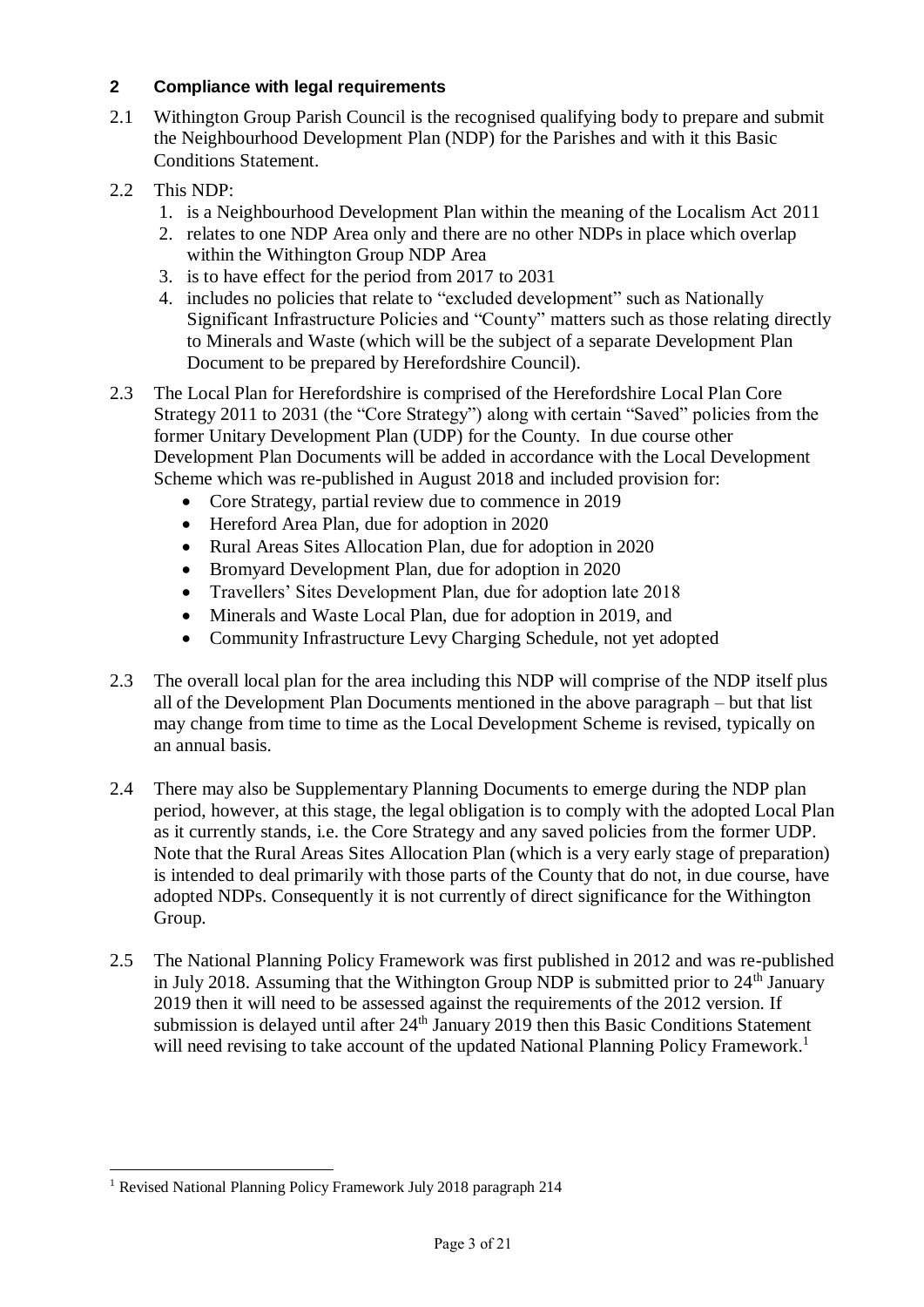### **Formal Statement**

- **2.5 The Withington Group Parish Neighbourhood Development Plan:**
	- **1. is in conformity with national planning policies as set out in the National Planning Policy Framework (the "Framework") and, in particular, will contribute to the achievement of Sustainable Development according to the principles set out in the Framework,**
	- **2. is in general conformity with the strategic policies set out in the Core Strategy and saved policies of the former UDP,**
	- **3. meets the relevant European Union obligations, in particular with regard to the environment and human rights.**

#### **3 Contributing to the achievement of Sustainable Development as expressed in the National Planning Policy Framework (the "Framework")**

- 3.1 The Withington Group NDP is in general conformity with the Framework which sets out the national planning policy of the government for England and sets the context for all other planning policy documents and for the determination of planning applications for development.
- 3.2 The Framework explicitly sets out what is meant by "Sustainable Development" in the English planning context and how this is intended to be achieved taking into account the three "dimensions" of economic, social and environmental planning.
- 3.3 The Framework goes on to set out 12 "Core Planning Principles" (Framework paragraph 17) against which the NDP is assessed in the table below.

|              | <b>Framework principle</b><br>(taken from Framework<br>paragraph 17)                                                                                                                                                                                                                                                                                                                                                                                                                                                                                     | <b>Evidence of Compliance in the</b><br><b>Withington Group Parish NDP</b>                                                                                                                                                                                                                                                                                                                                                                                                                                                                                                                                                                           | <b>Relevant policy</b>                                    |
|--------------|----------------------------------------------------------------------------------------------------------------------------------------------------------------------------------------------------------------------------------------------------------------------------------------------------------------------------------------------------------------------------------------------------------------------------------------------------------------------------------------------------------------------------------------------------------|------------------------------------------------------------------------------------------------------------------------------------------------------------------------------------------------------------------------------------------------------------------------------------------------------------------------------------------------------------------------------------------------------------------------------------------------------------------------------------------------------------------------------------------------------------------------------------------------------------------------------------------------------|-----------------------------------------------------------|
| $\mathbf{1}$ | [plans should] be<br>genuinely plan-led,<br>empowering local people to<br>shape their surroundings,<br>with succinct local and<br>neighbourhood plans<br>setting out a positive vision<br>for the future of the area.<br>Plans should be kept up-to-<br>date and be based on joint<br>working and co-operation to<br>address larger than local<br>issues. They should<br>provide a practical<br>framework within which<br>decisions on planning<br>applications can be made<br>with a high degree of<br>predictability and efficiency;<br>FTEER<br>ISERI | There has been substantial<br>community involvement through<br>the preparation of the NDP, in<br>particular:<br>Consultation with the community<br>took place in the period from<br>January to July 2014 with open<br>days, public meetings and<br>questionnaires. These informed an<br>early draft of the Plan which was<br>then subject to further public<br>consultation in January 2018 with<br>two Open Days on 26 <sup>th</sup> and 27 <sup>th</sup><br>January. The analysis of<br>responses then further informed<br>the Draft Plan which was the<br>subject of a consultation in<br>accordance with Regulation 14 in<br>June and July 2018. | Whole plan,<br>especially the<br>Vision and<br>Objectives |
| 2            | [plans should] not simply be<br>about scrutiny, but instead<br>be a creative exercise in                                                                                                                                                                                                                                                                                                                                                                                                                                                                 | The NDP has responded directly to<br>the views of the local community<br>by identifying those facilities they                                                                                                                                                                                                                                                                                                                                                                                                                                                                                                                                        | These principles<br>have informed<br>all 17 policies in   |

### **The twelve core planning principles of the Framework**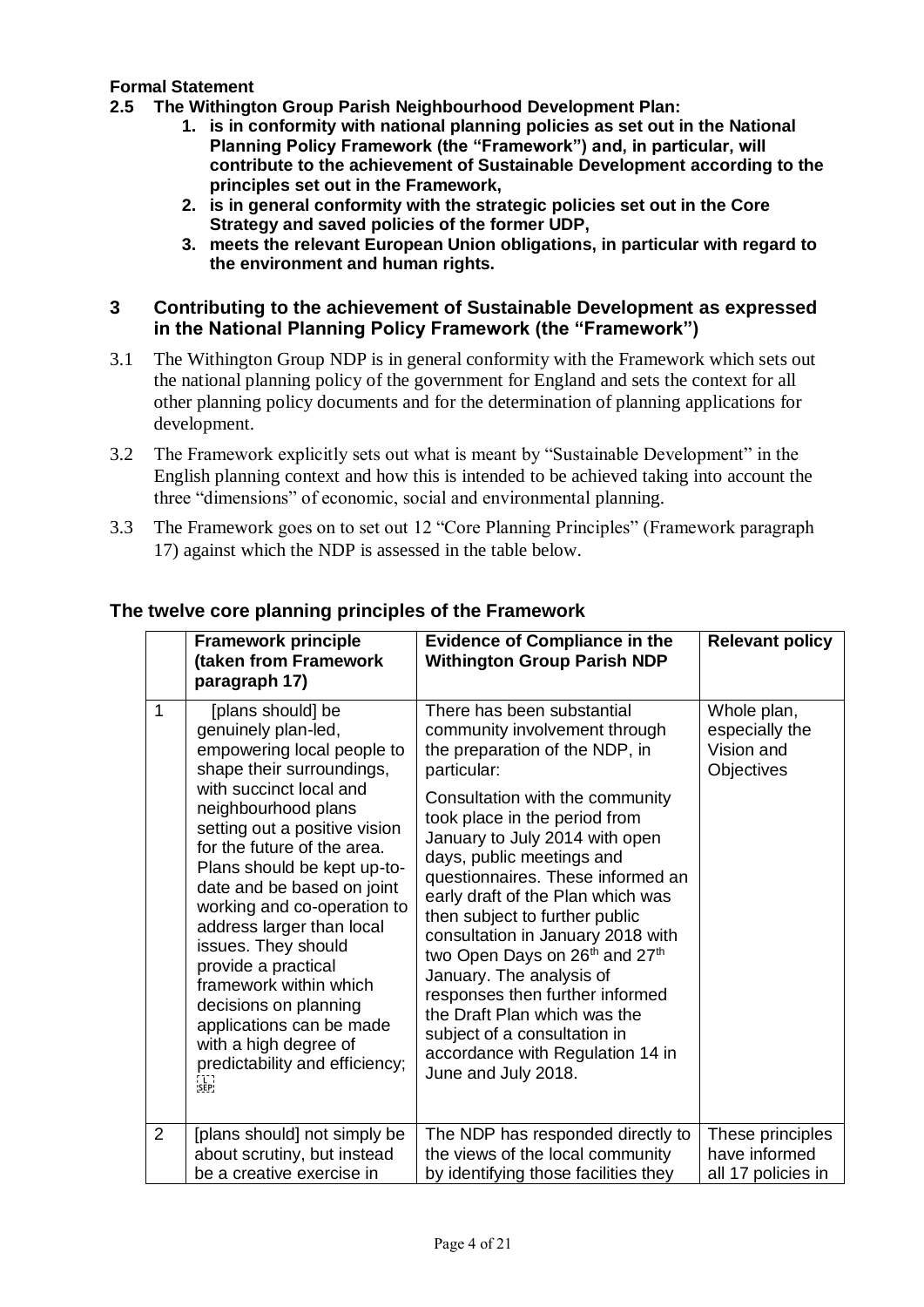|   | finding ways to enhance<br>and improve the places in<br>which people live their lives;<br>F TEP!<br>!SEP!                                                                                                                                                                              | value most, by extensive<br>consultation over the sites likely to<br>be brought forward for<br>development, and by identifying<br>important features such as key<br>(but limited) Local Green Spaces<br>to be protected from development.<br>In this way the character of the<br>three parishes has been<br>maintained whilst meeting the<br>housing land requirements of the<br>Core Strategy in full for the benefit<br>of present and future residents. | the NDP                                                         |
|---|----------------------------------------------------------------------------------------------------------------------------------------------------------------------------------------------------------------------------------------------------------------------------------------|------------------------------------------------------------------------------------------------------------------------------------------------------------------------------------------------------------------------------------------------------------------------------------------------------------------------------------------------------------------------------------------------------------------------------------------------------------|-----------------------------------------------------------------|
| 3 | [plans should] proactively<br>drive and support<br>sustainable economic<br>development to deliver the<br>homes, business and<br>industrial units,<br>infrastructure and thriving<br>local places that the<br>country needs. Every effort<br>should be made objectively                 | The NDP provides the flexibility to<br>provide homes, including homes of<br>suitable sizes and types of<br>accommodation, to meet the<br>needs of the community in the plan<br>period, fully taking into account the<br>housing requirements of the Core<br>Strategy and allowing for some<br>flexibility.                                                                                                                                                 | Housing:<br>P1, P2, P3, P5                                      |
|   | to identify and then meet<br>the housing, business and<br>other development needs<br>of an area, and respond<br>positively to wider<br>opportunities for growth.<br>Plans should take account<br>of market signals, such as<br>land prices and housing<br>affordability, and set out a | The NDP also allows for<br>employment development whereby<br>the essential landscape qualities of<br>the area and, where relevant,<br>residential amenities can be<br>protected from undue pollution<br>including light pollution and traffic<br>as well as other potential forms of<br>industrial pollution.                                                                                                                                              | Employment<br>P12, P13                                          |
|   | clear strategy for allocating<br>sufficient land which is<br>suitable for development in<br>their area, taking account of<br>the needs of the residential<br>and business communities<br>F TERE<br>ISEPI                                                                               | The NDP also includes specific<br>policies regarding<br>telecommunications and<br>broadband to encourage the kind<br>of high quality service necessary<br>for businesses to thrive and<br>residents to have access to on-line<br>services.                                                                                                                                                                                                                 | <b>Broadband and</b><br>tele-<br>communications:<br>P10 and P11 |
| 4 | [plans should] always<br>seek to secure high quality<br>design and a good<br>standard of amenity for all<br>existing and future<br>occupants of land and<br>buildings sep-                                                                                                             | Considerable efforts have gone<br>into the design policies which<br>reflect local distinctiveness and<br>seek to enhance the quality of<br>development.                                                                                                                                                                                                                                                                                                    | P <sub>4</sub>                                                  |
| 5 | [plans should] take account<br>of the different roles and<br>character of different areas,<br>promoting the vitality of our<br>main urban areas,                                                                                                                                       | As a rural parish in a rural county<br>"main urban areas" do not form<br>part of the NDP. Likewise the<br>option of formal Green Belt<br>designation does not form part of                                                                                                                                                                                                                                                                                 | P2, P3, P6                                                      |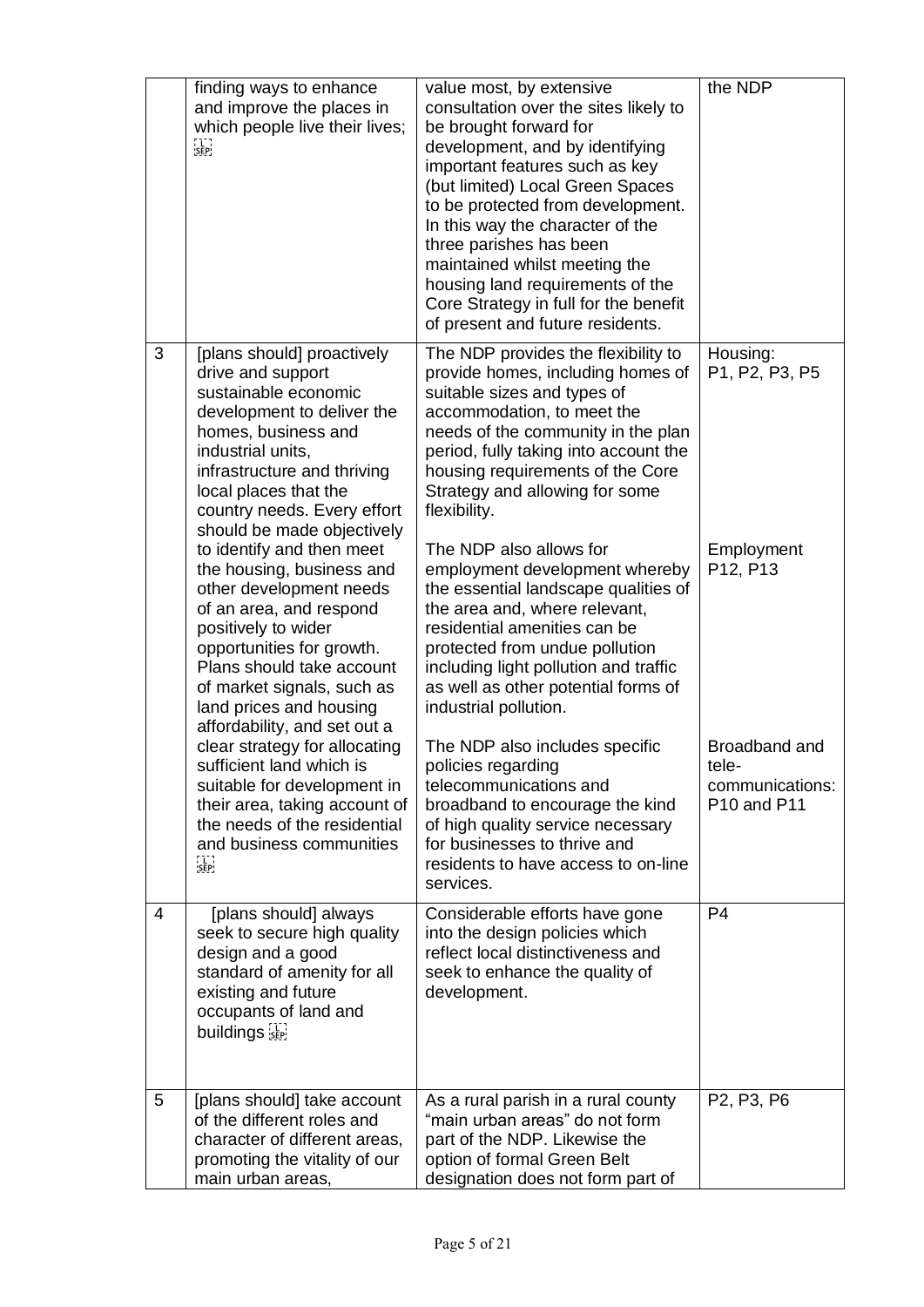|                | protecting the Green Belts<br>around them, recognising<br>the intrinsic character and<br>beauty of the countryside<br>and supporting thriving rural<br>communities within it.                                                                                                                                                                                                             | the Core Strategy and hence is not<br>available to be implemented in this<br>NDP: however the Framework<br>does include provision for "Local<br>Green Spaces" (paragraphs 76<br>and 77) and the Local Green<br>Spaces policy in the NDP applies<br>these principles in an appropriate<br>and proportionate manner, notably<br>in the policies for the Settlement<br>Boundaries and Green Spaces. |            |
|----------------|-------------------------------------------------------------------------------------------------------------------------------------------------------------------------------------------------------------------------------------------------------------------------------------------------------------------------------------------------------------------------------------------|--------------------------------------------------------------------------------------------------------------------------------------------------------------------------------------------------------------------------------------------------------------------------------------------------------------------------------------------------------------------------------------------------|------------|
| 6              | [plans should] support the<br>transition to a low carbon<br>future in a changing climate,<br>taking full account of flood<br>risk and coastal change,<br>and encourage the reuse of<br>existing resources,<br>including conversion of<br>existing buildings, and<br>encourage the use of<br>renewable resources (for<br>example, by the<br>development of renewable<br>$energy)$ $s_{EP}$ | The sound design principles being<br>promoted in the NDP allow for the<br>use of renewable energy<br>techniques where appropriate,<br>along appropriate waste storage<br>facilities in new developments<br>along with a specific policy on<br>minimising flood risk.                                                                                                                             | P15, P17   |
| $\overline{7}$ | [plans should] contribute to<br>conserving and enhancing<br>the natural environment<br>and reducing pollution.<br>Allocations of land for<br>development should prefer<br>land of lesser<br>environmental value, where<br>consistent with other<br>policies in this Framework;<br>i L<br>SEP,<br>r Tring<br>1939                                                                          | The extensive investigation of<br>suitable sites for development to<br>meet the Core Strategy targets has<br>included precisely this type of site-<br>by-site assessment.                                                                                                                                                                                                                        | P1, P2, P3 |
| 8              | [plans should] encourage<br>the effective use of land by<br>reusing land that has been<br>previously developed<br>(brownfield land), provided<br>that it is not of high<br>environmental value                                                                                                                                                                                            | Brownfield sites are very limited in<br>number in this NDP area but will<br>be supported especially in the<br>case of conversion of redundant<br>buildings for either residential or<br>commercial use as appropriate.<br>The Settlement Boundaries include<br>some brownfield sites where<br>appropriate.                                                                                       | P2, P3     |
| 9              | [plans should] promote<br>mixed use developments,<br>and encourage multiple<br>benefits from the use of<br>land in urban and rural<br>areas, recognising that<br>some open land can                                                                                                                                                                                                       | As rural parishes Withington,<br>Westhide and Preston Wynne<br>have limited scope for "Mixed use"<br>developments other than live/work<br>units. Ensuring that land is<br>allocated appropriately is however,<br>an essential principle, and the new                                                                                                                                             | P2, P3     |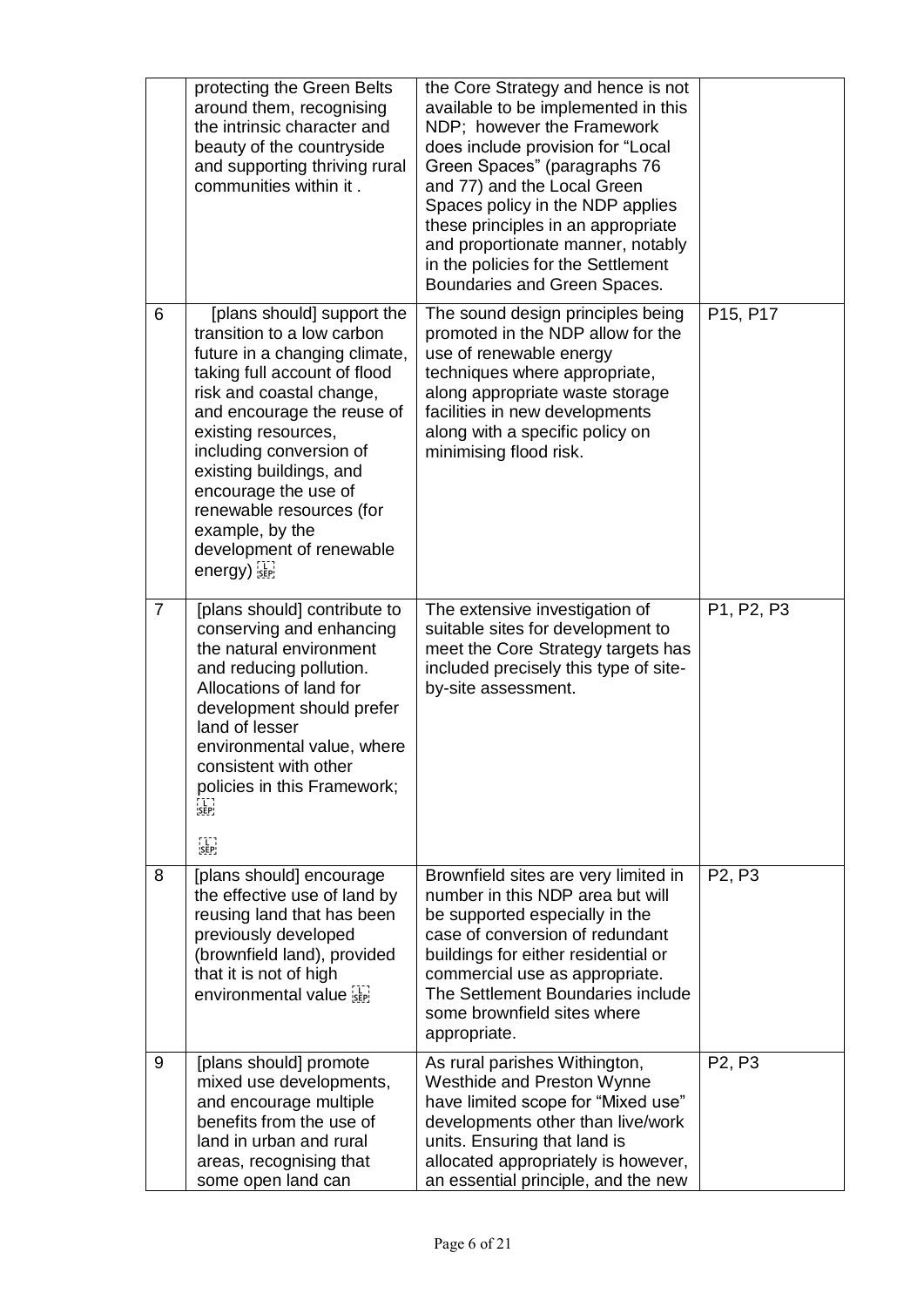|    | perform many functions<br>(such as for wildlife,<br>recreation, flood risk<br>mitigation, carbon storage,<br>or food production)                                                                                                             | Settlement Boundaries, after much<br>research and consultation, are<br>means of ensuring that a practical<br>and suitable distribution of land<br>uses is maintained.                                                                                                                                                                                                                 |                 |
|----|----------------------------------------------------------------------------------------------------------------------------------------------------------------------------------------------------------------------------------------------|---------------------------------------------------------------------------------------------------------------------------------------------------------------------------------------------------------------------------------------------------------------------------------------------------------------------------------------------------------------------------------------|-----------------|
| 10 | [plans should] conserve<br>heritage assets in a manner<br>appropriate to their<br>significance, so that they<br>can be enjoyed for their<br>contribution to the quality of<br>life of this and future<br>generations; see                    | Policy P8 addresses this issue<br>directly, to put a local context to<br>the national and Core Strategy<br>policies which apply in any event.<br>Also, of key local significance, is<br>the potential of the route of the<br>historic Herefordshire and<br>Gloucestershire canal. This is<br>addressed in policy P9 (and the<br>Core Strategy)                                        | P8, P9          |
| 11 | [plans should] actively<br>manage patterns of growth<br>to make the fullest possible<br>use of public transport,<br>walking and cycling, and<br>focus significant<br>development in locations<br>which are or can be made<br>sustainable see | The desire for improved cycle<br>accessibility is recognised in the<br>plan and features in Policies P7<br>and P16. The two main site<br>allocations are effectively part of<br>the main body of Withington so<br>that access to existing services<br>can be maximised. The basic<br>"sustainability" of all the<br>development proposals has<br>featured strongly in site selection. | P7, P16, P1     |
| 12 | [plans should] take<br>account of and support<br>local strategies to improve<br>health, social and cultural<br>wellbeing for all, and deliver<br>sufficient community and<br>cultural facilities and<br>services to meet local<br>needs see  | The protection of existing<br>community facilities is a specific<br>feature of the plan, along with<br>targeted proposals for the use of<br>developer contributions through<br>either Section 106 or Community<br>Infrastructure Levy payments when<br>available.                                                                                                                     | P <sub>16</sub> |

3.4 In conclusion, from the table above, it can be seen that the NDP has been drawn up to respect and comply with the twelve principles for Sustainable Development as set out in the Framework at paragraph 17.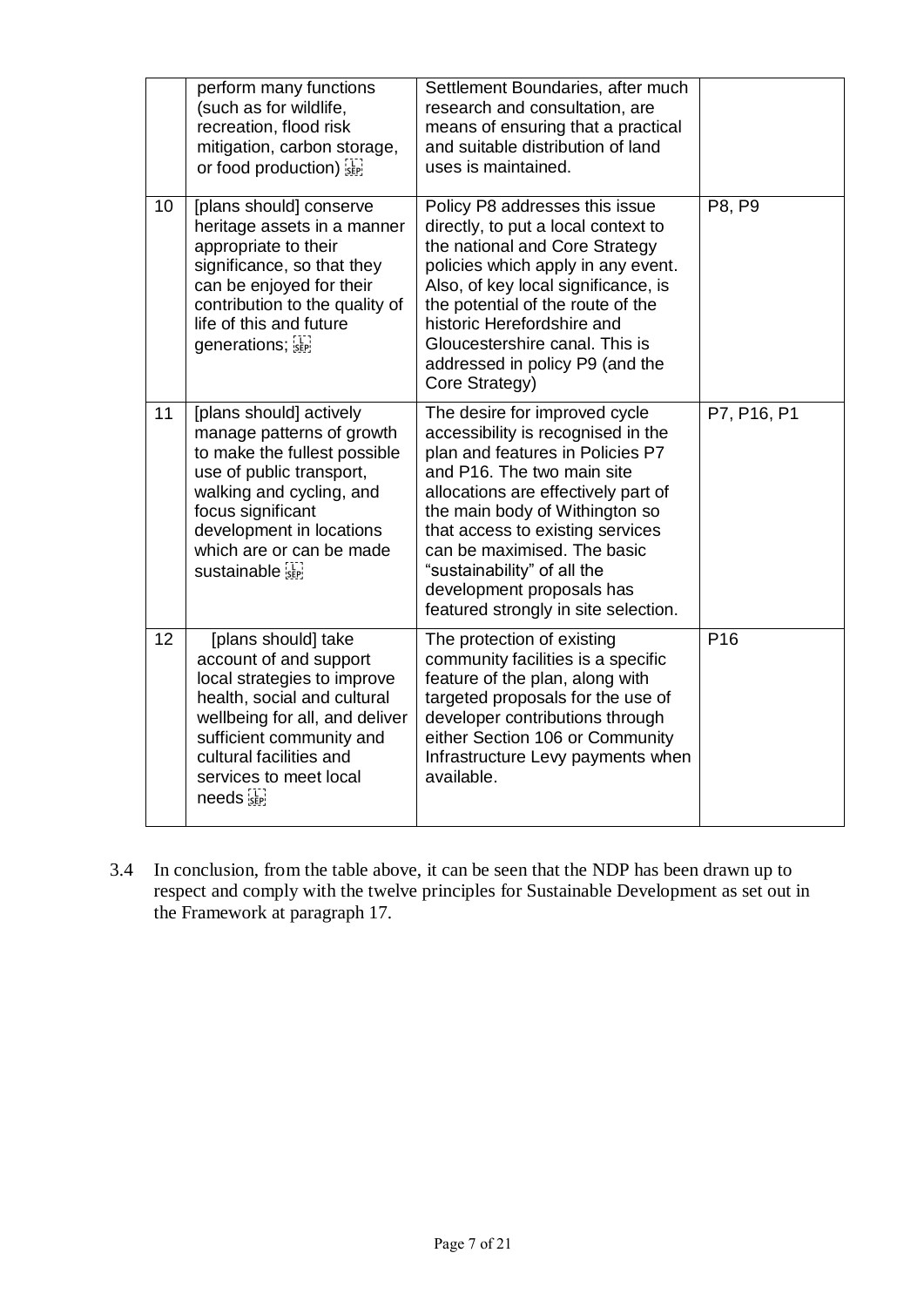# **4 Compliance with the Framework and the Core Strategy**

# **4.1 A "Place Shaping" Approach to Achieving Sustainable Development**

| <b>Framework provision</b>                                                                                                                                                                                                 | <b>Core Strategy Policy and/or</b><br><b>Requirement</b>                                                                                                                                                                                                                                                                                                                                                                                                                                                                             | <b>Withington Group Parish</b><br><b>NDP</b>                                                                                                                                                                                                                                                                                                                                                                                                                               |
|----------------------------------------------------------------------------------------------------------------------------------------------------------------------------------------------------------------------------|--------------------------------------------------------------------------------------------------------------------------------------------------------------------------------------------------------------------------------------------------------------------------------------------------------------------------------------------------------------------------------------------------------------------------------------------------------------------------------------------------------------------------------------|----------------------------------------------------------------------------------------------------------------------------------------------------------------------------------------------------------------------------------------------------------------------------------------------------------------------------------------------------------------------------------------------------------------------------------------------------------------------------|
| Set out a positive vision for the<br>future of the area (framework<br>paragraph 17, bullet 1).<br>Neighbourhood plans should<br>develop a shared vision for<br>their neighbourhood<br>(Framework paragraphs 183 -<br>185). | <b>Vision for the County:</b><br>"Herefordshire will be a place<br>of distinctive environmental,<br>historical and cultural assets<br>and local communities, with<br>sustainable development<br>fostering a high quality of life<br>for those who live, work and<br>visit here. A sustainable future<br>for the county will be based on<br>the interdependence of the<br>themes of social progress,<br>economic prosperity and<br>environmental quality with the<br>aim of increasing the county's<br>self-reliance and resilience". | The Vision for the NDP is set<br>out in paragraph 3.1 of the<br>Plan and is:<br>. The villages should evolve,<br>but ensure that their<br>integrity is kept and not<br>developed into a suburb or<br>a small town of urban<br>sprawl. The parishioners<br>have chosen to live in a<br>rural village.<br>• To take into consideration<br>the existing needs of the<br>community. To ensure the<br>community facilities<br>(transport, employment<br>etc.) are developed and |
| There should be a<br>presumption in favour of<br>sustainable development<br>(Framework paragraphs 11 -<br>16)                                                                                                              | <b>Strategy: SS1</b><br>Presumption in favour of<br>sustainable development.<br>Planning proposals should be<br>approved wherever possible<br>unless material considerations<br>indicate otherwise.                                                                                                                                                                                                                                                                                                                                  | maintained in line with this.<br>• Monitor and control traffic<br>flows and infrastructure<br>through the villages.<br>The NDP sets out a positive<br>vision for the future of<br><b>Withington Group Parishes</b><br>with the presumption in favour<br>of Sustainable Development<br>at its core.                                                                                                                                                                         |

## **4.2 The Social Role In Achieving Sustainable Development**

i.e. supporting strong, vibrant and healthy communities, by providing the supply of housing required to meet the needs of present and future generations, creating a high quality built environment, with accessible local services that reflect the community's needs and supports its health, social and cultural wellbeing.

| <b>Framework provision</b>                                      | <b>Core Strategy Policy and/or</b><br><b>Requirement</b>                                                          | <b>Withington Group Parish</b><br><b>NDP</b>                                                                                                        |
|-----------------------------------------------------------------|-------------------------------------------------------------------------------------------------------------------|-----------------------------------------------------------------------------------------------------------------------------------------------------|
| Delivering a wide choice of<br>high quality homes.              | <b>Strategy: SS1: Presumption</b><br>in favour of Sustainable<br>Development.<br><b>Strategy: SS2: Delivering</b> | The combination of<br>permissions and allocations<br>significantly exceeds the total<br>housing requirement for the<br>NDP area for the plan period |
|                                                                 | <b>New Homes</b>                                                                                                  | $2011 - 2031 - as explained in$<br>Section 4 of the NDP.                                                                                            |
| Illustrate housing delivery over                                | <b>RA1: Rural Housing</b>                                                                                         |                                                                                                                                                     |
| the plan period showing of a 5-<br>year supply of housing land. | Distribution.                                                                                                     | Between 1999 and 2011<br>windfall developments have                                                                                                 |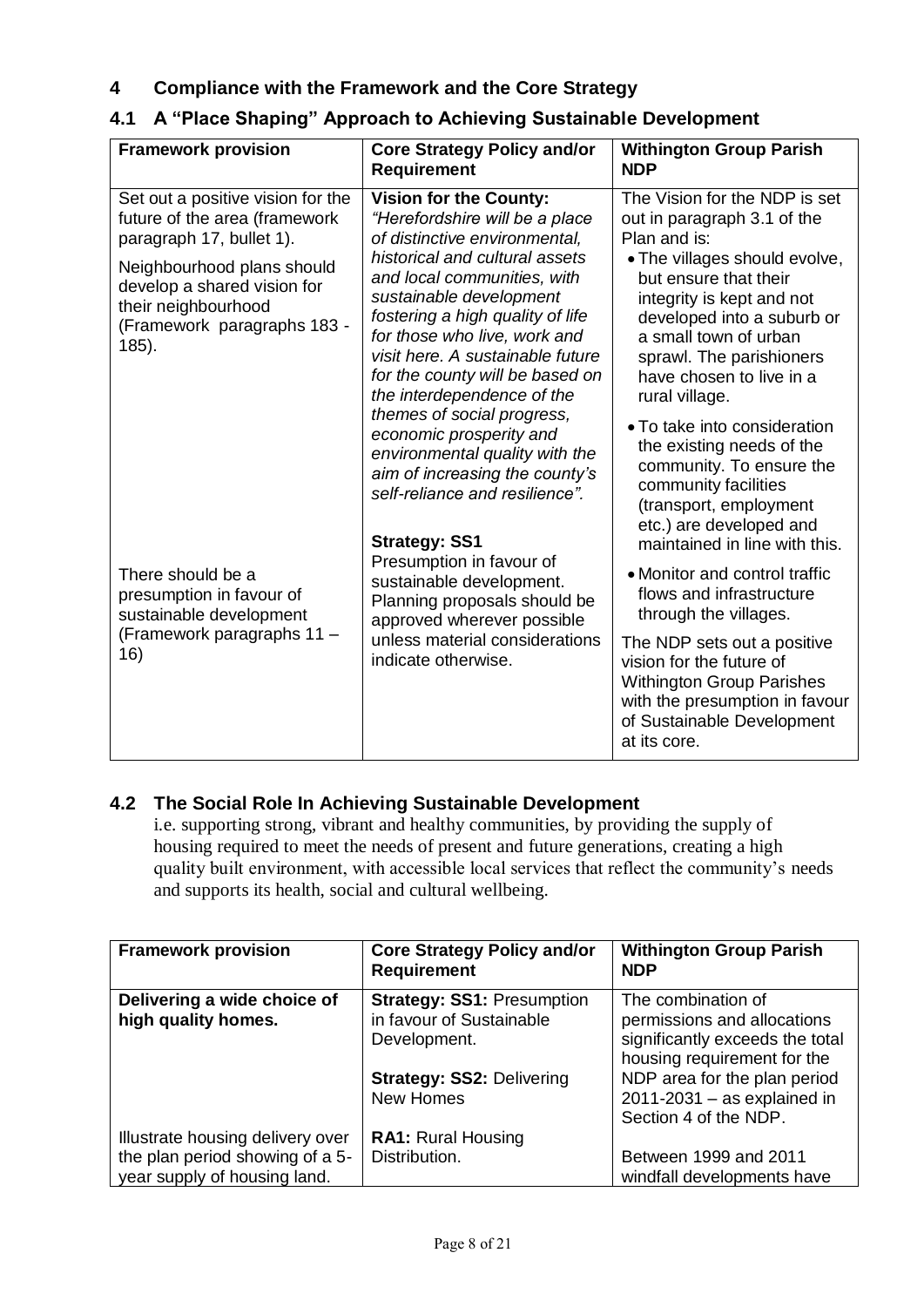| (Framework paragraph 47,<br>bullet 4).                                                                                                             | Policy RA2: Fighter Housing in<br>settlements outside Hereford<br>and the Market<br>towns. Em Minimum growth<br>target for main villages in the<br>Hereford Sub-Area is an<br>increase of 18% based on<br>number of existing dwellings in<br>neighbourhood plan area. | averaged around 1 per year,<br>and this trend has been taken<br>into account.<br>Background Paper No 1,<br>which accompanies the NDP<br>offers further explanation of<br>the Options considered for<br>managing this oversupply.<br>The Option chosen has been<br>generally accepted through<br>consultations on the Draft<br>Plan and at the earlier stages<br>and is in general conformity<br>with the Core Strategy<br>Housing design is dealt with<br>in detail in Policy P4 and P5,<br>and takes into account<br>changing housing needs and<br>those design matters critical<br>to the character of the NDP |
|----------------------------------------------------------------------------------------------------------------------------------------------------|-----------------------------------------------------------------------------------------------------------------------------------------------------------------------------------------------------------------------------------------------------------------------|------------------------------------------------------------------------------------------------------------------------------------------------------------------------------------------------------------------------------------------------------------------------------------------------------------------------------------------------------------------------------------------------------------------------------------------------------------------------------------------------------------------------------------------------------------------------------------------------------------------|
|                                                                                                                                                    |                                                                                                                                                                                                                                                                       | $area - in order to create$<br>suitable development that<br>meets the needs of new and<br>existing residents as well as<br>integrating well into the local<br>character.                                                                                                                                                                                                                                                                                                                                                                                                                                         |
|                                                                                                                                                    |                                                                                                                                                                                                                                                                       | Affordable Housing. The Core<br>Strategy sets out a threshold<br>development size below<br>which Affordable Housing<br>provision need not be made.<br>Where Affordable housing<br>can be provided Policy P5<br>addresses the issue of the<br>appropriate form it should<br>take.                                                                                                                                                                                                                                                                                                                                 |
|                                                                                                                                                    |                                                                                                                                                                                                                                                                       | Windfall development is dealt<br>with above.                                                                                                                                                                                                                                                                                                                                                                                                                                                                                                                                                                     |
| Set out an approach to<br>housing density to reflect local<br>circumstances. (Framework<br>paragraph 47, bullet 5).                                | <b>Policy SD1: Sustainable</b><br><b>Design and Energy</b><br><b>Efficiency:</b> Exercise Development<br>proposals should create safe,<br>sustainable, well-integrated<br>environments for all members<br>of the community.                                           | Housing density will be<br>addressed through the<br>application of Policy P4 which<br>also addresses detailed<br>design considerations<br>appropriate to Withington<br>Group.                                                                                                                                                                                                                                                                                                                                                                                                                                    |
| Plan for a mix of housing<br>based on demographic trends,<br>market trends and needs of<br>different groups (Framework<br>paragraph 50, bullet 1). | Policies SD1, RA2, RA3,<br>H3:SEP<br><b>SD1:</b> Sustainable Design and<br>Energy Efficiency <sup>[1]</sup><br>RA2: Housing in settlements                                                                                                                            | In addition to the Local<br>Distinctiveness policy P4 the<br>Settlement Boundary policies<br>themselves, P2 and P3, will<br>have the effect of directing<br>new ad-hoc development into                                                                                                                                                                                                                                                                                                                                                                                                                          |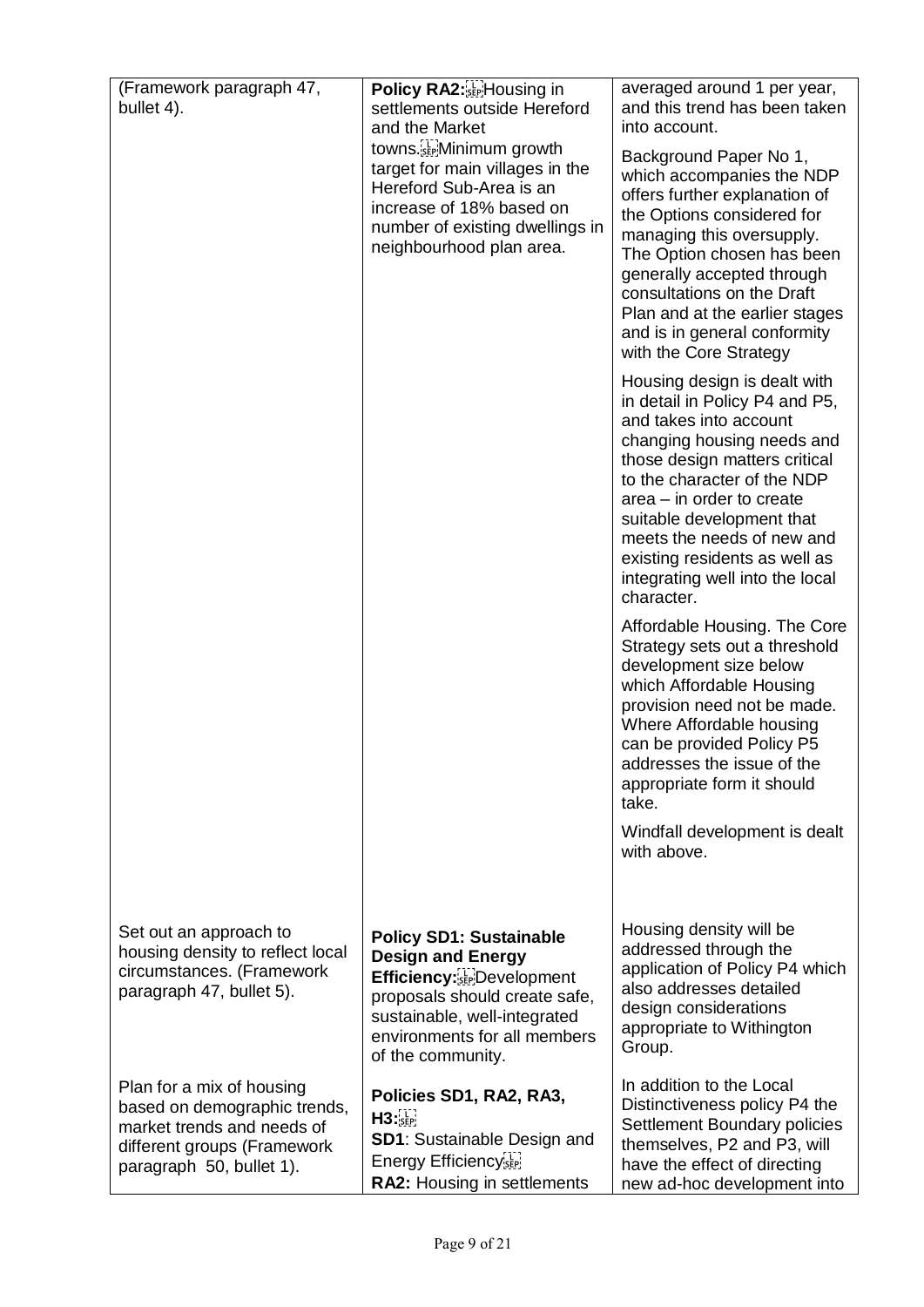|                                                                                                                                                                                                                                                                                                  | outside Hereford and the<br>Market towns.<br>RA3: Herefordshire's<br>Countryside.<br>H3: Ensuring an appropriate<br>range and mixing of Housing | suitable locations and, by<br>implication, protect the Open<br>Countryside outside the<br>Settlement Boundaries from<br>inappropriate development. |
|--------------------------------------------------------------------------------------------------------------------------------------------------------------------------------------------------------------------------------------------------------------------------------------------------|-------------------------------------------------------------------------------------------------------------------------------------------------|----------------------------------------------------------------------------------------------------------------------------------------------------|
| Identify the size, type, tenure<br>and range of housing that is<br>required in particular locations,<br>reflecting local demand<br>(Framework paragraph 50,<br>bullet 2).                                                                                                                        | Policy H1- Affordable Housing<br>- Thresholds and Targets.                                                                                      | Policy P5 addresses this point<br>directly in the local context.                                                                                   |
| Set policies to meet identified<br>affordable housing need on<br>site, unless offsite provision<br>can be robustly justified but<br>ensuring mixed and balanced<br>communities (Framework<br>paragraph 50, bullet 3).                                                                            |                                                                                                                                                 |                                                                                                                                                    |
| Make allowance for windfalls in                                                                                                                                                                                                                                                                  | Policies SD1, RA2 & RA3:                                                                                                                        |                                                                                                                                                    |
| the 5-year supply where<br>compelling evidence<br>(framework paragraph 48).                                                                                                                                                                                                                      | RA3: Herefordshire's<br>Countryside.                                                                                                            |                                                                                                                                                    |
| Bring back into use empty<br>houses and buildings<br>(Framework paragraph 51).                                                                                                                                                                                                                   | Policy RA5: Re-use of Rural<br>Buildings.                                                                                                       |                                                                                                                                                    |
| Restrict inappropriate<br>development of residential<br>gardens where it will cause<br>harm to local area (Framework                                                                                                                                                                             | Policy RA3: Herefordshire's<br>Countryside                                                                                                      |                                                                                                                                                    |
| paragraph 53).                                                                                                                                                                                                                                                                                   | <b>Policy H2: Rural Exception</b><br>sites.                                                                                                     |                                                                                                                                                    |
| In rural areas be responsive to<br>local circumstances, reflecting<br>local need, particularly for<br>affordable housing on<br>"exception sites" and whether<br>allowing some market housing<br>would facilitate additional<br>affordable housing for local<br>need (Framework paragraph<br>54). | Policies RA3, RA4,<br>RA5.EPRA4: Agricultural,<br>forestry and rural enterprise<br>dwellings.                                                   |                                                                                                                                                    |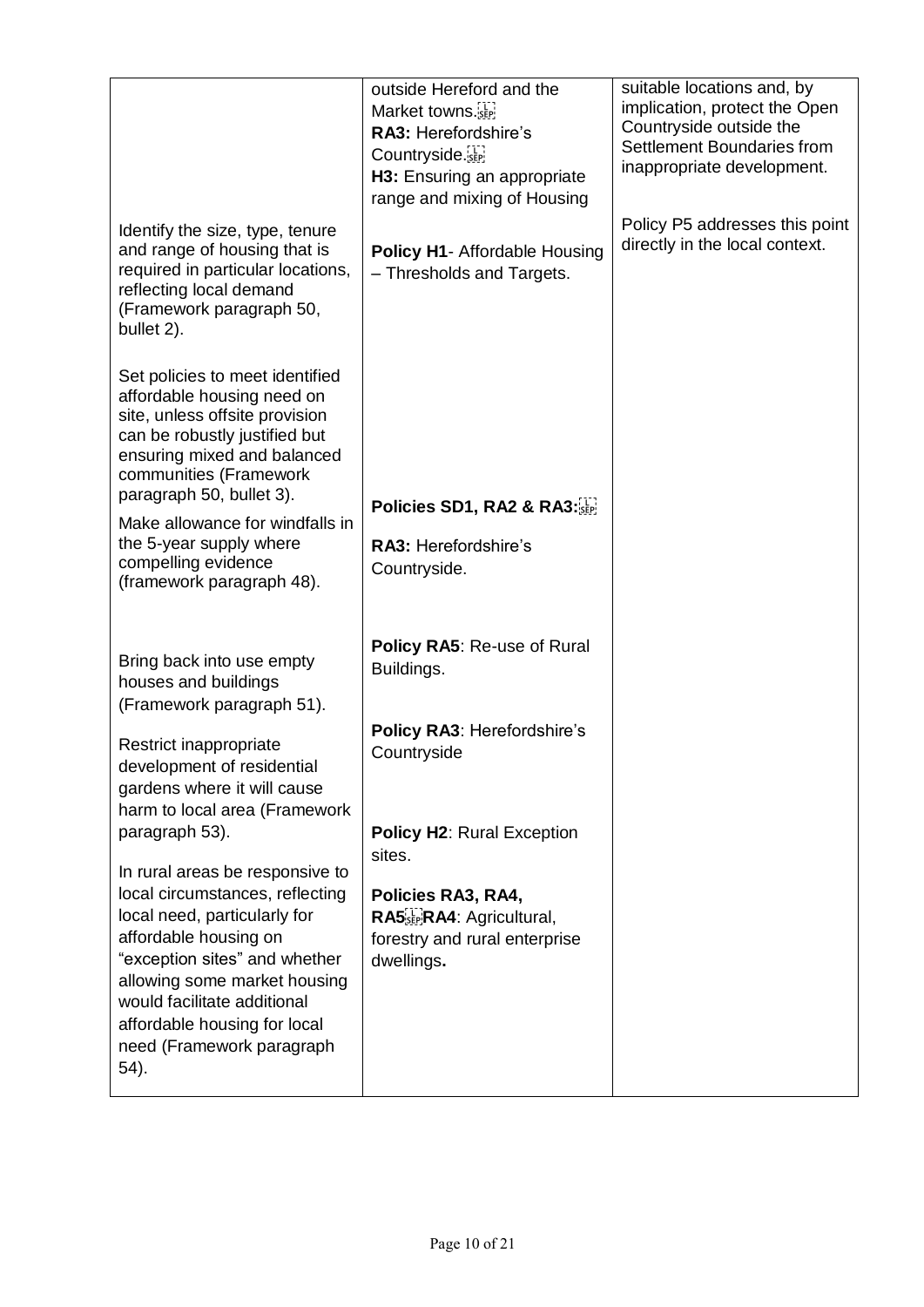| <b>Provision of Infrastructure</b>                                                                                                                                                                                                                                                                                                                                                                                                                                                                                                                                                                                                                                                                                                                                                                 |                                                                                                                                           |                                                                                                                                                                                                                                                                                                                                                                |
|----------------------------------------------------------------------------------------------------------------------------------------------------------------------------------------------------------------------------------------------------------------------------------------------------------------------------------------------------------------------------------------------------------------------------------------------------------------------------------------------------------------------------------------------------------------------------------------------------------------------------------------------------------------------------------------------------------------------------------------------------------------------------------------------------|-------------------------------------------------------------------------------------------------------------------------------------------|----------------------------------------------------------------------------------------------------------------------------------------------------------------------------------------------------------------------------------------------------------------------------------------------------------------------------------------------------------------|
| Encourage transport solutions<br>that support reductions in<br>greenhouse gas emissions<br>and reduce congestion<br>(Framework paragraph 30).<br>Developments that generate<br>significant amounts of<br>movements should be<br>supported by Transport<br><b>Statements or Transport</b><br>Assessments to show<br>sustainable transport modes<br>have been taken into account,<br>safe and suitable access can<br>be achieved, and<br>improvements to the transport<br>network to limit impacts on<br>development can be<br>undertaken (Framework<br>paragraphs 32 and 36).<br>Give priority to pedestrians and<br>cycle movements (Framework<br>paragraph 35 bullet 2).<br>Create safe and secure<br>layouts, minimising conflicts<br>between users, avoiding clutter<br>(Framework paragraph 35 | <b>Strategy SS4: Movement and</b><br>Transportation.<br>Policy MT1: Traffic<br>Management, highway safety<br>and promoting active travel. | Transport and traffic issues<br>are dealt with through Policy<br>P7, Transport and Traffic, and<br>P16, Social and Community<br>facilities. The issues<br>addressed include the need<br>for better cycle routes and<br>pedestrian routes in and<br>through the Withington Group<br>area. The potential of the<br>canal is likewise not ignored -<br>Policy P9. |
| bullet 3).<br>Set local parking standards<br>taking account of accessibility,<br>type of development,<br>availability of public transport,<br>car ownership and need to<br>reduce the use of high<br>emission vehicles (Framework<br>paragraph 39).                                                                                                                                                                                                                                                                                                                                                                                                                                                                                                                                                |                                                                                                                                           |                                                                                                                                                                                                                                                                                                                                                                |
| <b>Promoting Healthy</b><br><b>Communities</b>                                                                                                                                                                                                                                                                                                                                                                                                                                                                                                                                                                                                                                                                                                                                                     |                                                                                                                                           |                                                                                                                                                                                                                                                                                                                                                                |
| Promote mixed-use<br>developments, strong<br>neighbourhood centres and<br>active street frontages<br>(Framework paragraph 69,<br>bullet 1).                                                                                                                                                                                                                                                                                                                                                                                                                                                                                                                                                                                                                                                        | <b>Policy H3: Ensuring an</b><br>appropriate range and mixing<br>of Housing                                                               | Policy P4, Local<br>Distinctiveness applies Core<br>Strategy H3 policy in the local<br>context.                                                                                                                                                                                                                                                                |
| Promote safe and accessible                                                                                                                                                                                                                                                                                                                                                                                                                                                                                                                                                                                                                                                                                                                                                                        | Policy SC1: Social &                                                                                                                      | Policy P16 Social and                                                                                                                                                                                                                                                                                                                                          |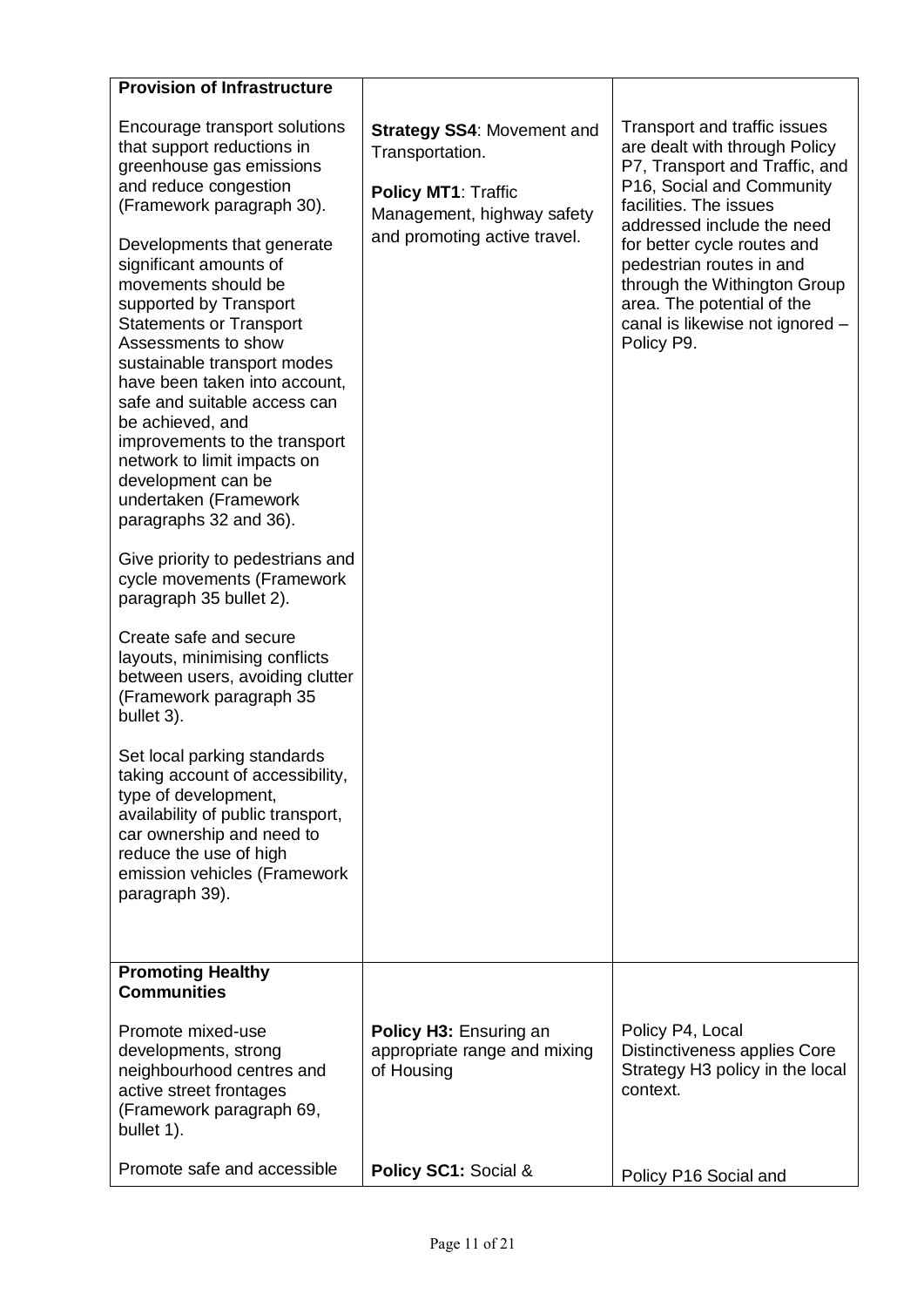| environments to avoid fear of<br>crime and promote cohesion<br>(Framework paragraph 69,<br>bullet 2).                                                                                                                                                                                                                                                                                                                              | <b>Community Facilities</b>                                              | Community Facilities is the<br>direct application of Core<br><b>Strategy Policy SC1 for</b><br>Withington Group.                                                                                                                                                        |
|------------------------------------------------------------------------------------------------------------------------------------------------------------------------------------------------------------------------------------------------------------------------------------------------------------------------------------------------------------------------------------------------------------------------------------|--------------------------------------------------------------------------|-------------------------------------------------------------------------------------------------------------------------------------------------------------------------------------------------------------------------------------------------------------------------|
| Promote safe and accessible<br>developments with clear<br>legible pedestrian routes, high<br>quality public spaces to<br>encourage active and<br>continual use of public areas<br>(Framework paragraph 69,<br>bullet 3).                                                                                                                                                                                                           |                                                                          | Local Green Spaces are<br>defined by Policy P6 which<br>has taken a very selective<br>approach to defining only the<br>most important Green Spaces<br>and not tried to blanket large<br>areas (that are generally<br>protected by Open<br>Countryside policies anyway). |
| Plan positively for the provision<br>and use of shared space,<br>community facilities (e.g.<br>meeting places, public houses)<br>and other local services<br>(Framework paragraph 70,<br>bullet 1).                                                                                                                                                                                                                                | Policy SC1: Social &<br><b>Community Facilities</b>                      | Policy P16 Social and<br>Community Facilities is the<br>direct application of Core<br><b>Strategy Policy SC1 for</b><br>Withington Group.                                                                                                                               |
| Guard against unnecessary<br>loss of valued facilities and<br>service, enabling them to<br>develop and modernise in<br>sustainable ways (Framework<br>paragraph 70, bullets 2 and 3).                                                                                                                                                                                                                                              |                                                                          |                                                                                                                                                                                                                                                                         |
| Protect and provide<br>opportunities for new open<br>spaces, sport and recreational<br>facilities and land, based on<br>robust and up-to-date<br>assessments (Framework<br>paragraphs 73 and 74).<br>Protect and enhance public<br>rights of way and access<br>(Framework paragraph 76).<br>Identify and provide special<br>protection for green areas by<br>designating Local Green<br>Space (Framework paragraphs<br>77 and 78). | <b>Policy OS2: Meeting Open</b><br>Space, Sport and Recreation<br>Needs. | The list of Local Green<br>Spaces defined in policy P6<br>includes the only formal<br>recreation area in the NDP,<br>i.e. the Withington playing<br>field.                                                                                                              |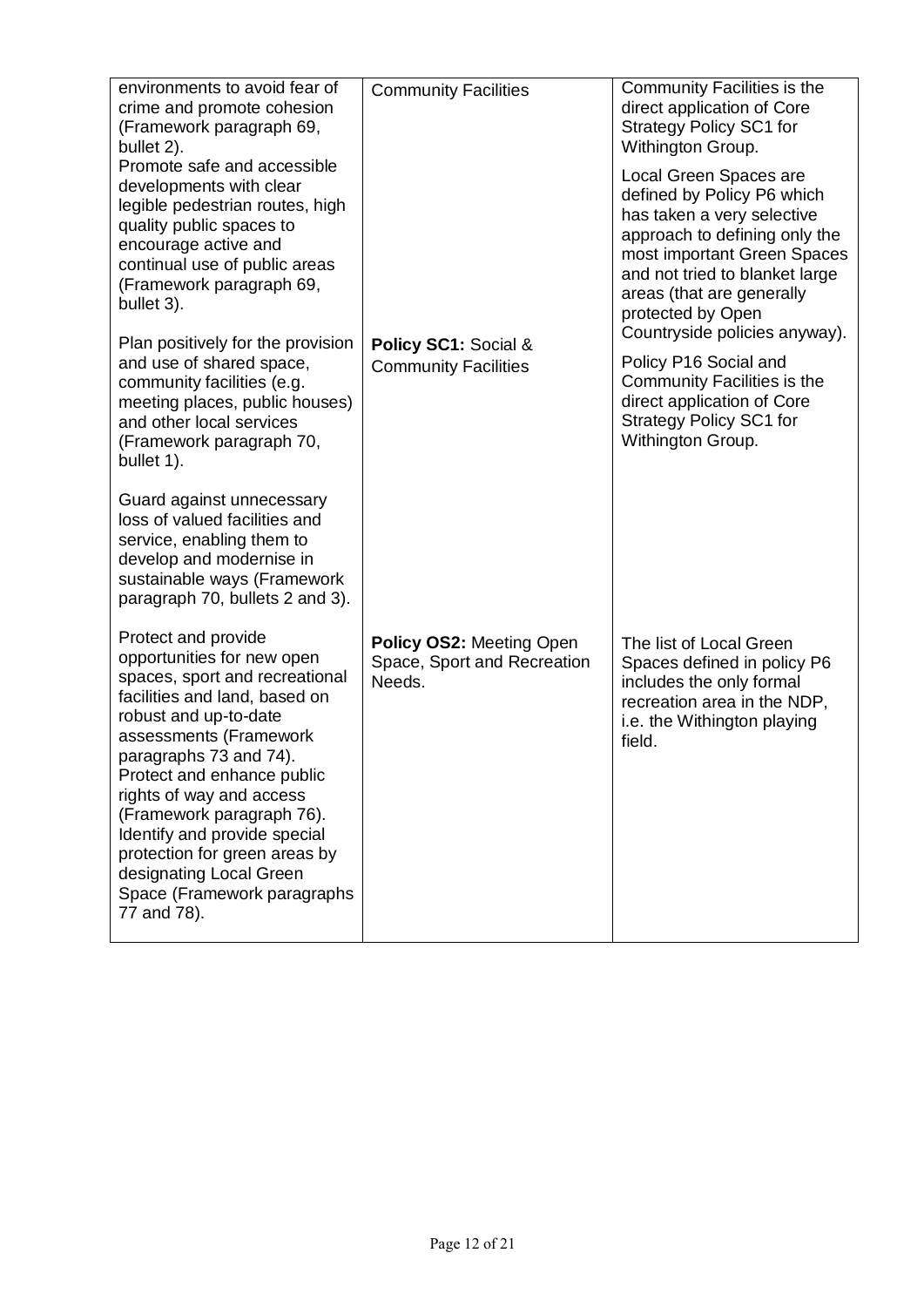# **4.3 The Economic Role In Achieving Sustainable Development**

i.e. Building a strong, responsive and competitive economy by ensuring sufficient land of the right type is available in the right places and at the right time; and by identifying and co-ordinating development requirements including the provision of infrastructure.

| <b>Framework provision</b>                                                                                                                                                                                                                                                                                | <b>Core Strategy Policy and/or</b><br><b>Requirement</b> | <b>Withington Group NDP</b>                                                                                                                                                                                                                                                                                                          |
|-----------------------------------------------------------------------------------------------------------------------------------------------------------------------------------------------------------------------------------------------------------------------------------------------------------|----------------------------------------------------------|--------------------------------------------------------------------------------------------------------------------------------------------------------------------------------------------------------------------------------------------------------------------------------------------------------------------------------------|
| <b>Building a Strong Economy</b>                                                                                                                                                                                                                                                                          |                                                          |                                                                                                                                                                                                                                                                                                                                      |
| Set out a clear economic<br>vision and strategy to<br>positively and proactively<br>encourage sustainable<br>economic growth, to meet<br>development needs of<br>business, address potential<br>barriers to investment and<br>support an economy fit for<br>21st century (Framework<br>paragraphs 18-21). | <b>Strategy SS 5 Employment</b><br>Provision             | Employment is addressed in<br>Policy P12. The most<br>significant element is the<br>established Withington<br>Business Park which it is seen<br>as important to retain. There<br>is also a small employment<br>area at Westhide which is also<br>recognised by the policy but<br>should be restricted to use<br>class B1 uses due to |
| Support existing business<br>sectors (including expansion<br>or contraction) planning for<br>new or emerging sectors<br>(Framework paragraph 21,<br>bullet 3).                                                                                                                                            | <b>Policy E1 Employment</b><br>Provision                 | environmental constraints.<br>The Core Strategy makes no<br>requirement for additional<br>employment land allocations<br>in the Withington NDP area.                                                                                                                                                                                 |
| Facilitate flexible working<br>practices such as live/work<br>units (Framework paragraph<br>21, bullet 6).                                                                                                                                                                                                | <b>Policy E3 Homeworking</b>                             | It is anticipated that future<br><b>Employment Development will</b><br>be small scale and that<br>Homeworking in accordance<br>with Core Strategy Policy E3<br>will have a role to play, as<br>referenced in Policy P12.                                                                                                             |
| <b>Supporting a Prosperous</b><br><b>Rural Economy</b>                                                                                                                                                                                                                                                    |                                                          |                                                                                                                                                                                                                                                                                                                                      |
| Promote diversification and<br>development of agriculture<br>and other land based rural<br>businesses (Framework<br>paragraph 28, bullet 2).                                                                                                                                                              | <b>Policy RA6 Rural Economy</b>                          | Policy P13 addresses the<br>issues of both agriculture and<br>tourism. in the context of the<br>NDP.                                                                                                                                                                                                                                 |
| Promote provision and<br>expansion of sustainable rural<br>tourism, visitor facilities and<br>leisure developments that<br>respect the countryside<br>(Framework paragraph 28,<br>bullet 3).                                                                                                              | <b>Policy E4 Tourism</b>                                 | Polytunnels, a local issue, are<br>also addressed in policy P14.                                                                                                                                                                                                                                                                     |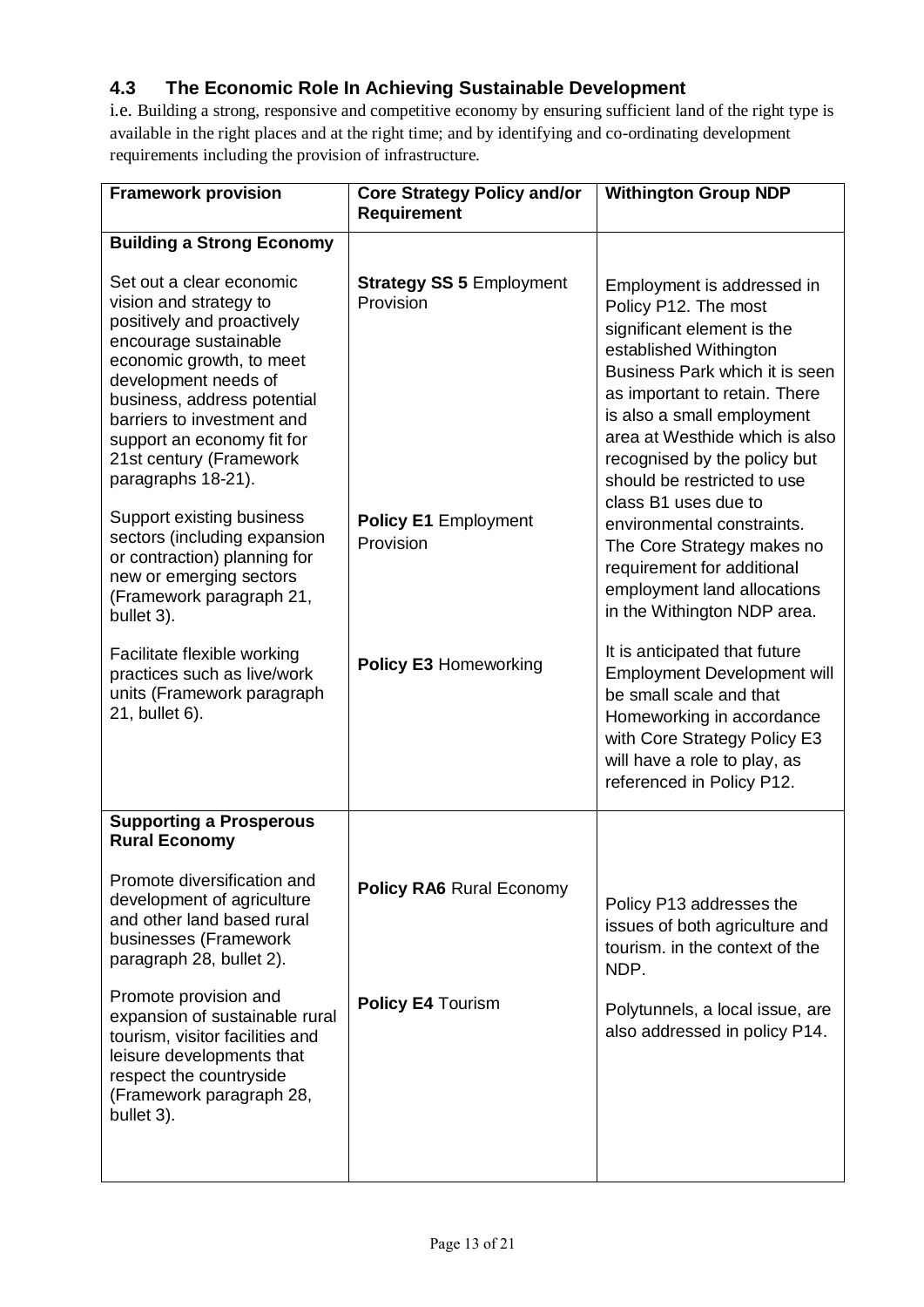| Promote the retention and<br>development of local services<br>and community facilities in<br>villages (Framework<br>paragraph 28, bullet 4).                                                                                                                     | <b>Policy SC1 Social and</b><br><b>Community Facilities</b> | The importance of local<br>services is addressed in policy<br>P <sub>16</sub> .                                                                                                                                                                                                                 |
|------------------------------------------------------------------------------------------------------------------------------------------------------------------------------------------------------------------------------------------------------------------|-------------------------------------------------------------|-------------------------------------------------------------------------------------------------------------------------------------------------------------------------------------------------------------------------------------------------------------------------------------------------|
| <b>Supporting High Quality</b><br><b>Communications</b><br><b>Infrastructure</b>                                                                                                                                                                                 |                                                             |                                                                                                                                                                                                                                                                                                 |
| Support the expansion of<br>electronic communications<br>network, including broadband<br>but keeping the number of<br>masts to a minimum, using<br>existing buildings and<br>structures, with new sites<br>sympathetically designed<br>(Framework paragraph 43). | <b>Policy SC1 Social and</b><br><b>Community Facilities</b> | Communications technology<br>is especially important to rural<br>area such as Withington and<br>the NDP area generally.<br>Policy P11 acknowledges the<br>need for mobile phone masts<br>and, Policy P10 seeks to<br>encourage high quality<br>Broadband for residents and<br>businesses alike. |

# **4.4 The Environmental Role In Achieving Sustainable Development**

i.e. Contributing to protecting and enhancing our natural, built and historic environment; and as part of this helping to improve biodiversity, use natural resources prudently, minimise waste and pollution, and mitigate and adapt to climate change including moving to a low carbon economy.

| <b>Framework provision</b>                                                                                                                                                      | <b>Core Strategy Policy and/or</b><br><b>Requirement</b>                                 | <b>Withington Group NDP</b>                                                                                                                        |
|---------------------------------------------------------------------------------------------------------------------------------------------------------------------------------|------------------------------------------------------------------------------------------|----------------------------------------------------------------------------------------------------------------------------------------------------|
| <b>Requiring Good Design</b>                                                                                                                                                    |                                                                                          |                                                                                                                                                    |
| Plan positively for the<br>achievement of high quality<br>design based on robust and<br>comprehensive objectives for                                                            | <b>Strategy SS 6 Environmental</b><br><b>Quality and Local</b><br><b>Distinctiveness</b> | Policy P4 is especially<br>important in this context. The<br>intention is for each of the                                                          |
| the future of the area defined<br>characteristics (Framework<br>paragraph 57).                                                                                                  | <b>Policy SD1 Sustainable</b><br>Design and Energy Efficiency                            | separate communities in the<br>Withington Group to retain<br>their individual characters<br>through design features,                               |
| Establish a strong sense of<br>place, using streetscape and<br>buildings to create attractive<br>and comfortable places to live,                                                | Policy LD1 Landscape and<br>Tourism                                                      | layout and choice of external<br>materials.                                                                                                        |
| work and visit (Framework<br>paragraph 58, bullet 2).<br>Optimise potential of site to<br>accommodate development,<br>sustaining a mix of uses and                              |                                                                                          | The key Local Green Spaces<br>are protected through Policy<br>P6 and policy P13 allows for<br>appropriate tourism related<br>development.          |
| including green and open<br>space, local facilities transport<br>networks (Framework<br>paragraph 58, bullet 3).<br>Reflect the identity of local<br>surroundings and materials |                                                                                          | A significant landscape<br>feature through Westhide and<br>Withington is the historic line<br>and remaining structures of<br>the Herefordshire and |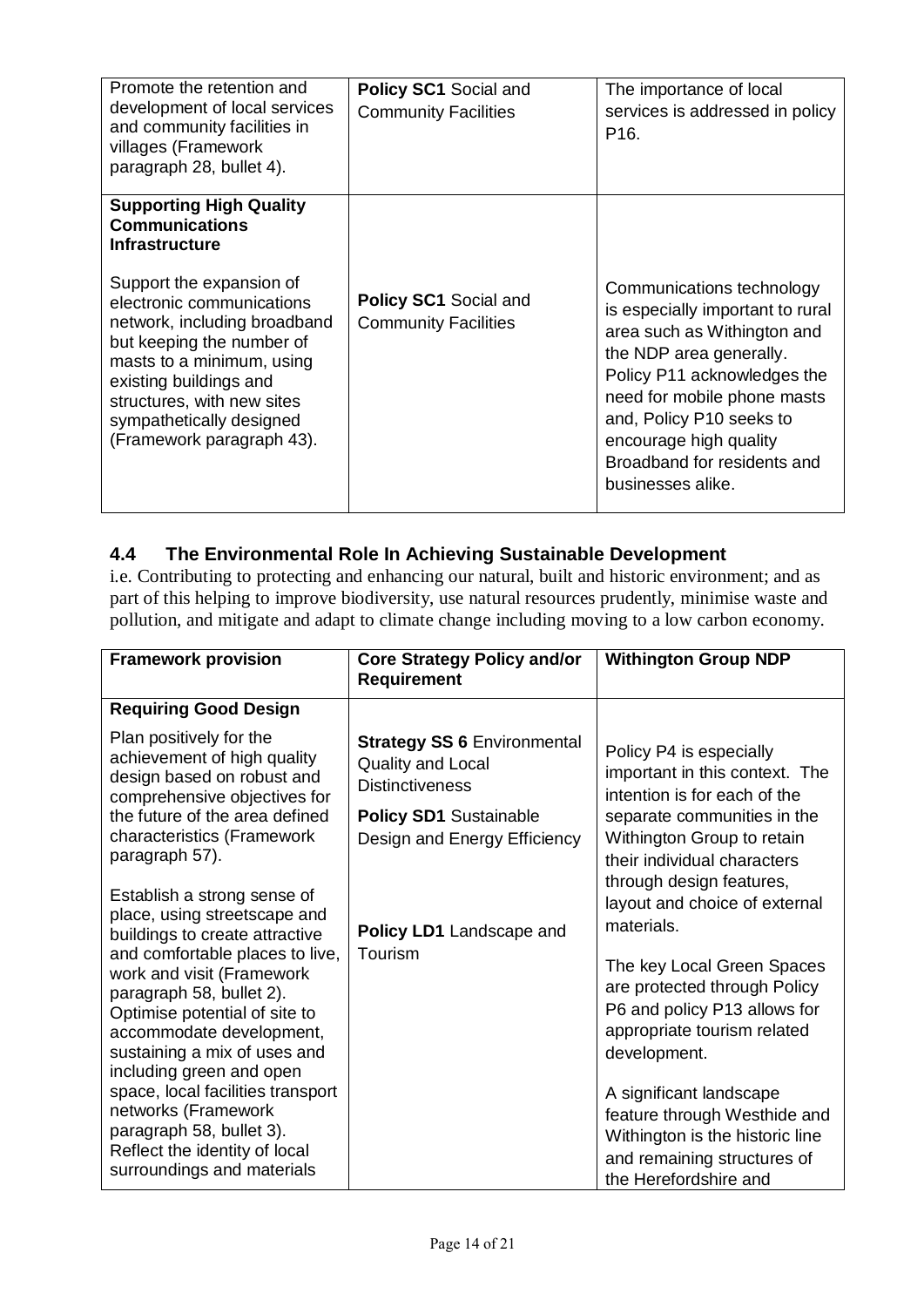| contributing to local<br>distinctiveness but without<br>discouraging innovation and<br>originality (Framework<br>paragraph 58, bullet 4).<br>Create safe and accessible<br>environments, maintaining<br>community cohesion<br>(Framework paragraph 58,<br>bullet 5).<br>Be visually attractive with<br>good architecture and<br>appropriate landscaping<br>(Framework paragraph 58,<br>bullet 6). |                                                                                                        | Gloucestershire Canal. In this<br>context Policy P9 is important<br>in protecting the potential of<br>the canal for restoration of its<br>key features where the<br>opportunity arises.                                                                                                                                                                                                             |
|---------------------------------------------------------------------------------------------------------------------------------------------------------------------------------------------------------------------------------------------------------------------------------------------------------------------------------------------------------------------------------------------------|--------------------------------------------------------------------------------------------------------|-----------------------------------------------------------------------------------------------------------------------------------------------------------------------------------------------------------------------------------------------------------------------------------------------------------------------------------------------------------------------------------------------------|
| <b>Conserving and enhancing</b><br>the natural environment.<br>Landscape                                                                                                                                                                                                                                                                                                                          |                                                                                                        |                                                                                                                                                                                                                                                                                                                                                                                                     |
| Take account of the different<br>roles and character of<br>different areas, recognising<br>the intrinsic character and<br>beauty of the countryside<br>(Framework paragraph 17,<br>bullet 5).<br>Protect and enhance valued<br>landscapes, geological<br>conservation interests and<br>soils (Framework<br>paragraph109, bullet 1)                                                                | <b>Strategy SS 6 Environmental</b><br><b>Quality and Local</b><br><b>Distinctiveness</b>               | Withington is neither in or<br>near any of the County's<br>AONBs and, in landscape<br>terms, the NDP area<br>comprises mostly of "Principal<br>Settled Farmlands"<br>(Herefordshire Landscape<br><b>Character Assessment 2004)</b><br>with an area around Westhide<br>categorised "Sandstone<br>Estate Lands" and a small                                                                           |
| Set criteria based policies<br>against which proposals for<br>any development landscape<br>areas will be judged<br>(Framework paragraph 113).                                                                                                                                                                                                                                                     |                                                                                                        | corridor of "Riverside<br>Meadows" alongside the Little<br>Lugg watercourse. The<br>policies of the NDP respect<br>these landscape characters<br>principally by the use of<br>Settlement Boundaries to<br>restrict most new<br>development into the already<br>largely developed areas, and<br>relying on open countryside<br>policies to protect the<br>character of the countryside<br>elsewhere. |
| <b>Efficient use of land</b><br>Encourage the effect use of<br>land - reuse previously<br>developed land where not of<br>high environmental value<br>(Framework paragraph 11).                                                                                                                                                                                                                    | Policy LD1 Landscape and<br>Townscape<br><b>Policy SD1 Sustainable</b><br>Design and Energy Efficiency | There is very little Previously<br>Developed Land available for<br>development in the NDP area<br>but some does exist, mostly<br>within the settlement<br>boundaries.                                                                                                                                                                                                                               |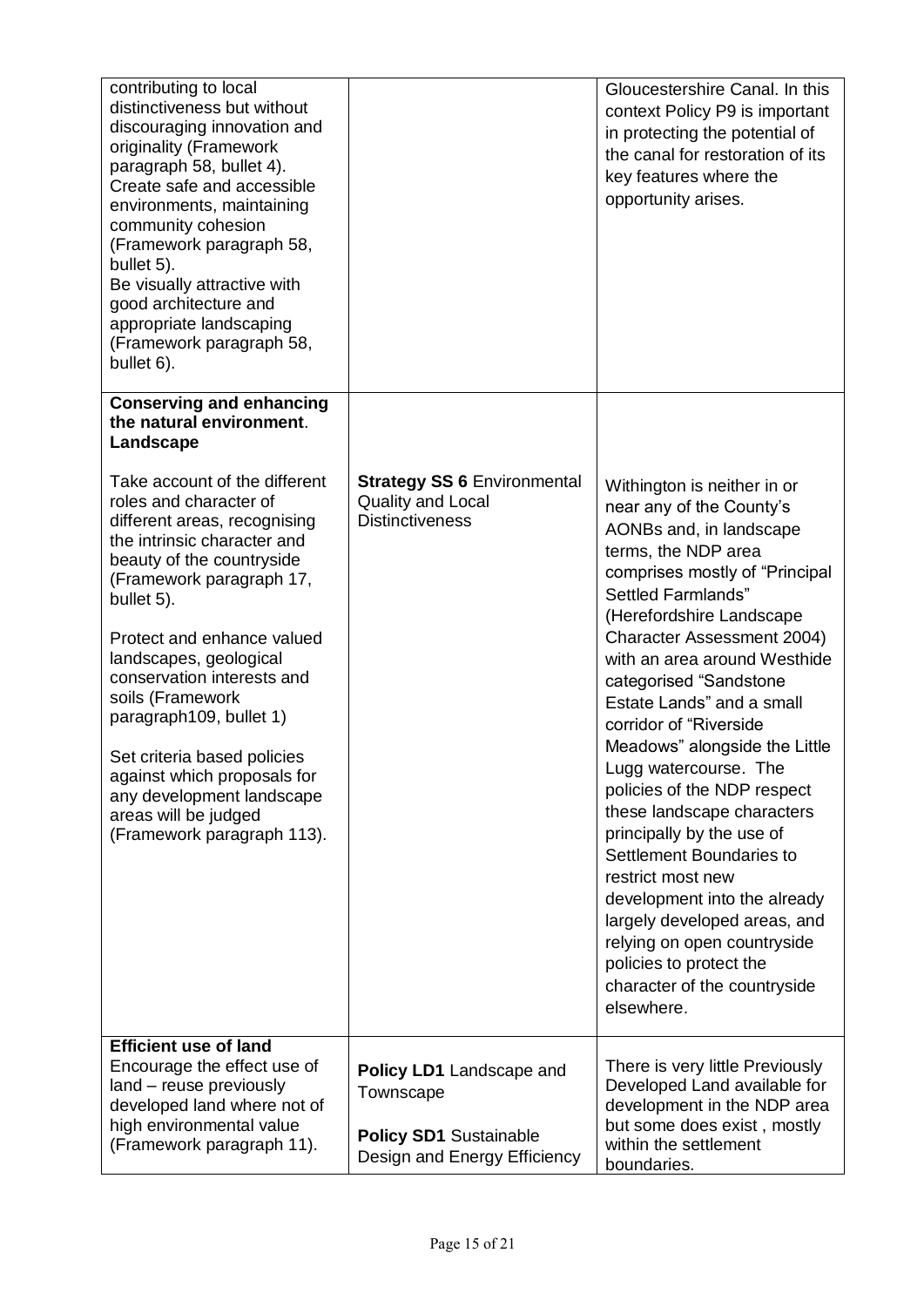| <b>Biodiversity</b>                                                                                                                                                                                                                                                                                                                                                               |                                                                                          |                                                                                                                                                                                                                                                                                               |
|-----------------------------------------------------------------------------------------------------------------------------------------------------------------------------------------------------------------------------------------------------------------------------------------------------------------------------------------------------------------------------------|------------------------------------------------------------------------------------------|-----------------------------------------------------------------------------------------------------------------------------------------------------------------------------------------------------------------------------------------------------------------------------------------------|
| Set criteria based policies<br>against which proposals for<br>any development affecting<br>protected geodiversity sites<br>and wildlife sites will be<br>judged (Framework paragraph<br>$113$ ).                                                                                                                                                                                  | Policy LD2 Biodiversity and<br>Geodiversity                                              | There are no designated<br>wildlife sites within the NDP<br>area, although all<br>development policies do have<br>to recognise that the whole<br>area is within the catchment of                                                                                                              |
| Distinction should be made<br>between the hierarchy of<br>international, national and<br>locally designated sites, so<br>protection is appropriate to<br>their status and gives<br>appropriate weight to their<br>importance and contribution to<br>the wider ecological network<br>(Framework paragraph 113).                                                                    |                                                                                          | the River Wye SAC. The SEA<br>and HRA screening have not<br>identified any needs for<br>Appropriate Assessment of<br>any NDP proposals due to<br>their limited nature over and<br>above commitments already<br>made through the Core<br>Strategy, planning<br>permissions and previous        |
| Set out a strategic approach<br>and plan positively for the<br>creation, protection,<br>enhancement and<br>Management of networks of<br>biodiversity and green<br>infrastructure (Framework<br>paragraph 114, bullet 1).                                                                                                                                                          | Policy LD2 Biodiversity and<br>Geodiversity<br><b>Policy LD3 Green</b><br>Infrastructure | allocations.<br>This has been done as part of<br>the SEA and HRA which<br>accompany this Basic<br><b>Conditions Statement.</b>                                                                                                                                                                |
| Identify and map constraints<br>of the local ecological<br>networks, including the<br>hierarchy of international,<br>national and locally<br>designated sites of<br>importance for biodiversity,<br>wildlife corridors and stepping<br>stones that connect them, and<br>areas identified by LNP for<br>habitat restoration or creation<br>(Framework paragraph 117,<br>bullet 2). |                                                                                          | Policy P6 identifies the key<br>Local Green Spaces which<br>perform a variety of roles<br>including recreational value as<br>well as amenity value - and<br>thereby provide "stepping<br>stones" of green spaces within<br>the built up area of<br>Withington.                                |
| Promote the preservation,<br>restoration and recreation of<br>priority habitats, ecological<br>networks and the protection<br>and recovery of priority<br>species linked to national and<br>local targets and identify<br>suitable indicators for<br>monitoring (Framework<br>paragraph 117, bullet 3).                                                                           |                                                                                          | The SEA and HRA reports<br>have demonstrated that the<br>scale and location of<br>development proposed in this<br>NDP will not have any<br>significant deleterious effects<br>on priority habitats and other<br>key ecological assets<br>Likewise no geological<br>conservation interests are |
| Prevent harm to geological<br>conservation interests.<br>(Framework paragraph 117,<br>bullet 4)                                                                                                                                                                                                                                                                                   |                                                                                          | adversely affected by the NDP<br>proposals.                                                                                                                                                                                                                                                   |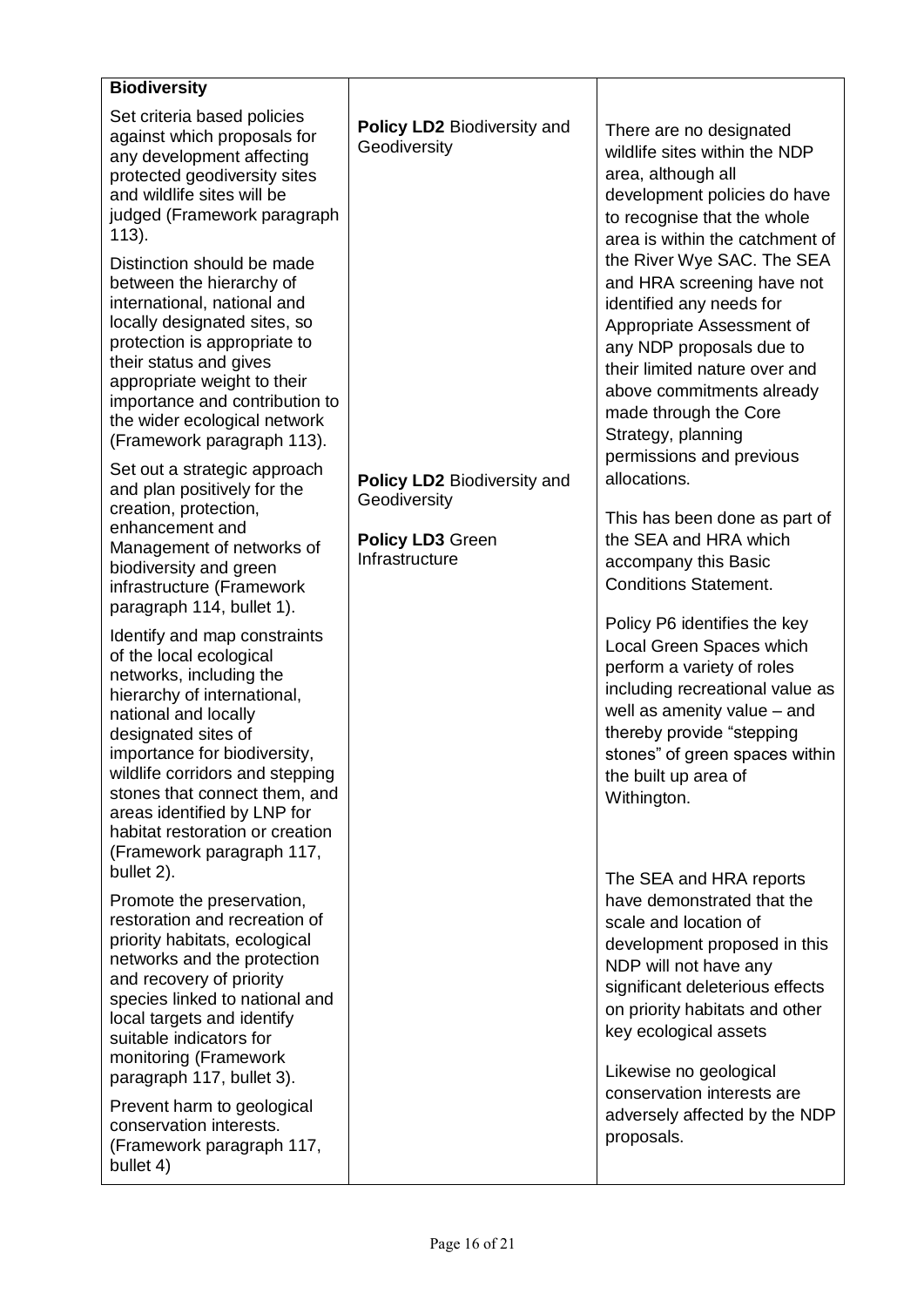| The presumption in favour of<br>sustainable development does<br>not apply where development<br>requiring appropriate<br>assessment under the<br>Habitats Directive is being<br>considered, planned or<br>determined (Framework<br>paragraph 119).                                                                                                  |                                                                                                                                                         |
|----------------------------------------------------------------------------------------------------------------------------------------------------------------------------------------------------------------------------------------------------------------------------------------------------------------------------------------------------|---------------------------------------------------------------------------------------------------------------------------------------------------------|
| <b>Control of Pollution and</b><br><b>Land Stability</b>                                                                                                                                                                                                                                                                                           |                                                                                                                                                         |
| Avoid noise giving rise to<br>significant adverse impacts on<br>health and quality of life<br>(Framework paragraph 123,<br>bullet 1)                                                                                                                                                                                                               | Following the consultation on<br>the draft plan (Regulation 14)<br>minor amendment was made<br>to Policy P4 to add a provision                          |
| Limit impact of light pollution<br>from artificial light on local<br>amenity, intrinsically dark<br>landscapes and nature<br>conservation through good<br>design. (Framework                                                                                                                                                                       | (criterion h) regarding the<br>potential impact of existing<br>agricultural and commercial<br>activity on residential amenity<br>of new dwellings.      |
| paragraph 125).<br><b>Conserving and Enhancing</b>                                                                                                                                                                                                                                                                                                 | Light pollution is addressed in<br>criterion g) of Policy P4                                                                                            |
| the Historic Environment                                                                                                                                                                                                                                                                                                                           |                                                                                                                                                         |
| Set out a positive strategy for<br>the conservation and<br>enjoyment of the historic<br>environment (Framework<br>paragraph 126).                                                                                                                                                                                                                  | There is no need for an NDP<br>to replicate national and Core<br>Strategy policies (and<br>legislation) protecting heritage                             |
| Take account of the<br>desirability of sustaining and<br>enhancing the significance of<br>heritage assets (Framework<br>paragraph 126, bullet 1)                                                                                                                                                                                                   | assets, however, policy P8<br>was considered necessary to<br>put these into the local<br>context, and Policy P9 is also<br>important with regard to the |
| Ensure policies for<br>development affecting historic<br>assets and their settings are<br>properly assessed, including<br>considering uses consistent<br>with their conservation, their<br>contribution to the community,<br>their economic viability, and<br>contribution to local character<br>and distinctiveness<br>(Framework paragraph 131). | historic line of the<br>Herefordshire and<br>Gloucestershire Canal.                                                                                     |
| Less than substantial harm<br>should be weighed against<br>public benefit (Framework<br>paragraph 134)                                                                                                                                                                                                                                             |                                                                                                                                                         |
| The effect of development on<br>the significance of locally                                                                                                                                                                                                                                                                                        |                                                                                                                                                         |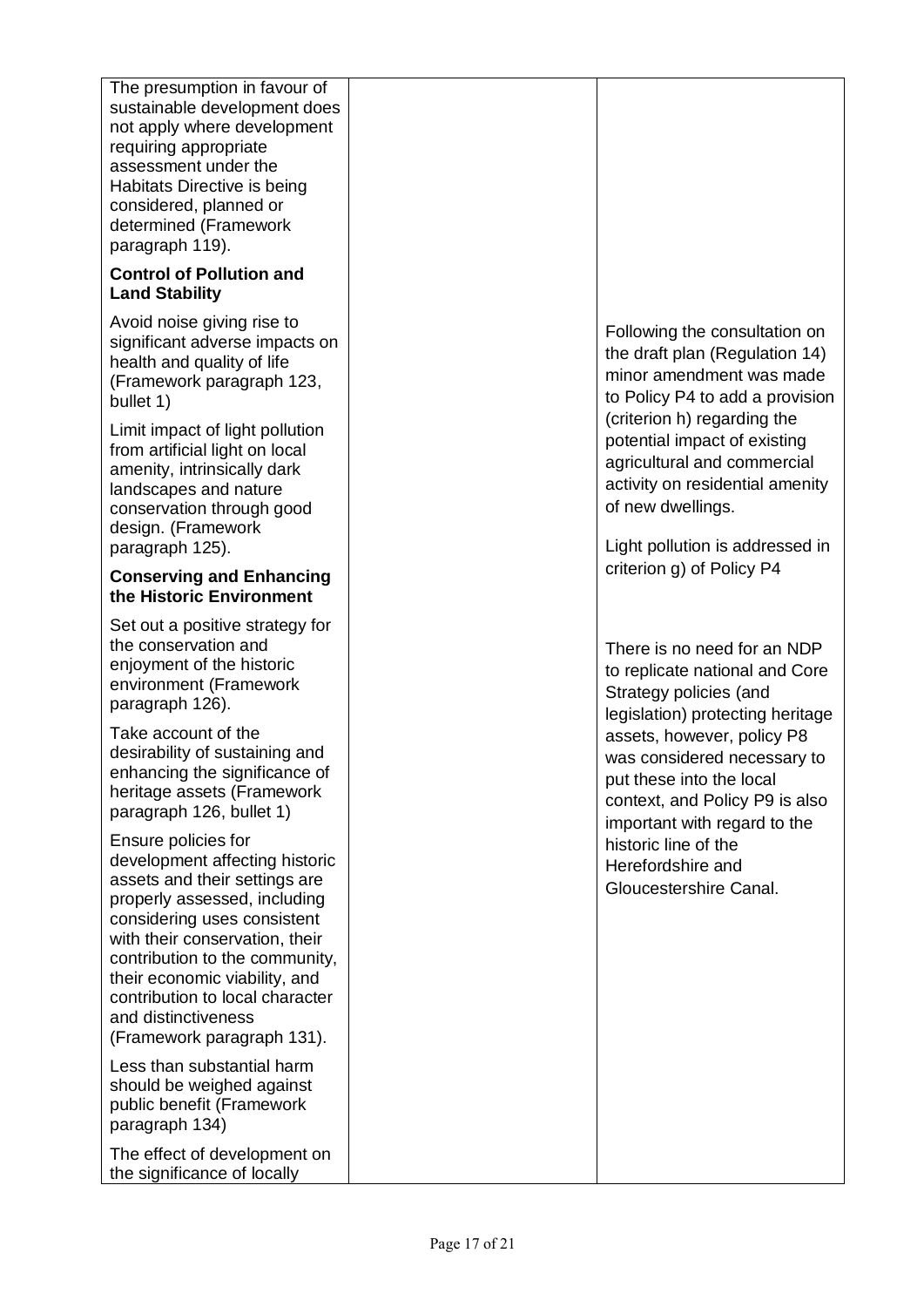| important assets should be<br>balanced against the scale of<br>the harm (Framework<br>paragraph 135).<br>Look for opportunities for new<br>development within<br>conservation areas or within<br>the setting of a heritage asset<br>to enhance or better reveal<br>their significance (Framework<br>paragraph 137)<br>Non designated heritage<br>assets of archaeological<br>interest that are demonstrably<br>equivalent to a scheduled<br>monument should be<br>considered subject to policies<br>for designated heritage<br>assets.(Framework paragraph<br>139) |                                                                                                                                    |
|--------------------------------------------------------------------------------------------------------------------------------------------------------------------------------------------------------------------------------------------------------------------------------------------------------------------------------------------------------------------------------------------------------------------------------------------------------------------------------------------------------------------------------------------------------------------|------------------------------------------------------------------------------------------------------------------------------------|
| Meeting the challenge of<br>climate change, flooding<br>and coastal change                                                                                                                                                                                                                                                                                                                                                                                                                                                                                         |                                                                                                                                    |
| Plan in locations and ways to<br>reduce greenhouse gas<br>emissions (Framework<br>paragraph 95, bullet 1).                                                                                                                                                                                                                                                                                                                                                                                                                                                         | Climate Change and low<br>carbon energy designs are<br>important to the community of<br>the Withington Group of                    |
| Actively support energy<br>efficiency improvements to<br>existing buildings (Framework<br>paragraph 95, bullet 2).                                                                                                                                                                                                                                                                                                                                                                                                                                                 | parishes. Flooding has been a<br>particular issue for Withington<br>Marsh and Policy P17<br>addresses this point directly.         |
| Positively promote and<br>maximise energy from<br>renewable and low carbon<br>sources while ensuring<br>adverse effects are addressed<br>satisfactorily, including<br>cumulative effects<br>(Framework paragraph 97,<br>bullets 1 & 2).                                                                                                                                                                                                                                                                                                                            | <b>Energy Conservation and</b><br>Climate Change concerns led<br>directly to policy P15<br>concerning Renewable<br>Energy Schemes. |
| Identify opportunities for<br>renewable energy and low<br>carbon sources and/or<br>supporting infrastructure<br>(Framework paragraph 97,<br>bullet 3).                                                                                                                                                                                                                                                                                                                                                                                                             |                                                                                                                                    |
| Support community-led<br>initiatives for renewable and<br>low carbon energy<br>(Framework paragraph 97,<br>bullet 4).                                                                                                                                                                                                                                                                                                                                                                                                                                              |                                                                                                                                    |
| Identify opportunities for                                                                                                                                                                                                                                                                                                                                                                                                                                                                                                                                         |                                                                                                                                    |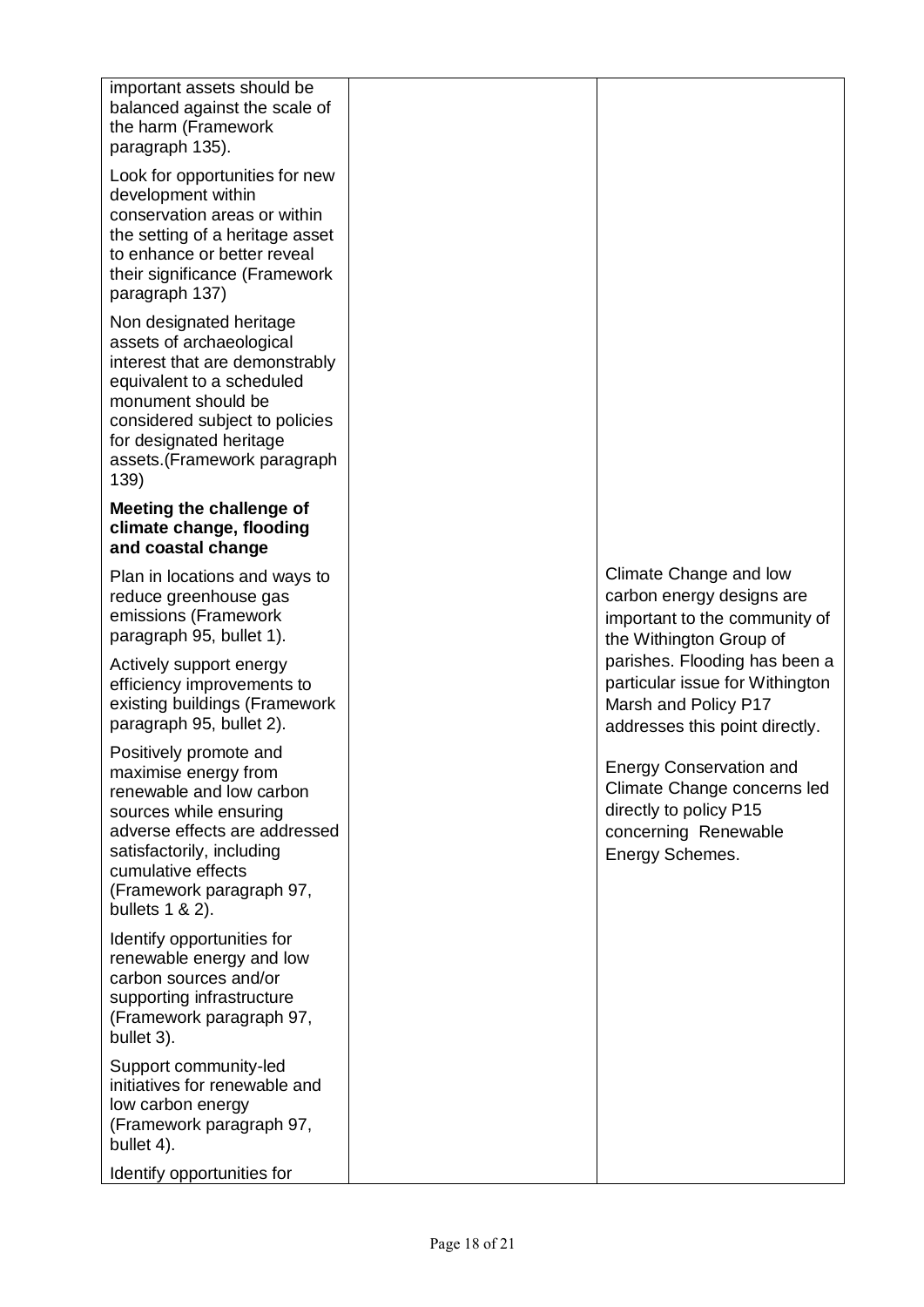| development to draw its<br>energy supply from<br>decentralised renewable or<br>low carbon energy supply<br>systems and for co-locating<br>potential heat customers and<br>suppliers (Framework<br>paragraph 97, bullet 5).                                                                                                                                                                                                                                                                                                                                                                                                                                                                |                                                                                              |
|-------------------------------------------------------------------------------------------------------------------------------------------------------------------------------------------------------------------------------------------------------------------------------------------------------------------------------------------------------------------------------------------------------------------------------------------------------------------------------------------------------------------------------------------------------------------------------------------------------------------------------------------------------------------------------------------|----------------------------------------------------------------------------------------------|
| <b>Ministerial Statement, 18</b><br>June 2015 requires that<br>proposals for wind energy<br>development, local planning<br>authorities should only grant<br>planning permission if the<br>development is in an area<br>identified as suitable for wind<br>energy development in a<br>Local or Neighbourhood Plan;<br>and it can be demonstrated<br>that the planning impacts<br>identified by affected local<br>communities have been fully<br>addressed and the proposal<br>has their backing. Take<br>account of climate change on<br>water supply and changes to<br>biodiversity and landscape, or<br>manage risk through suitable<br>adaptation measures<br>(Framework paragraph 99). | There are no sites identified in<br>the NDP area as suitable for<br>wind energy development. |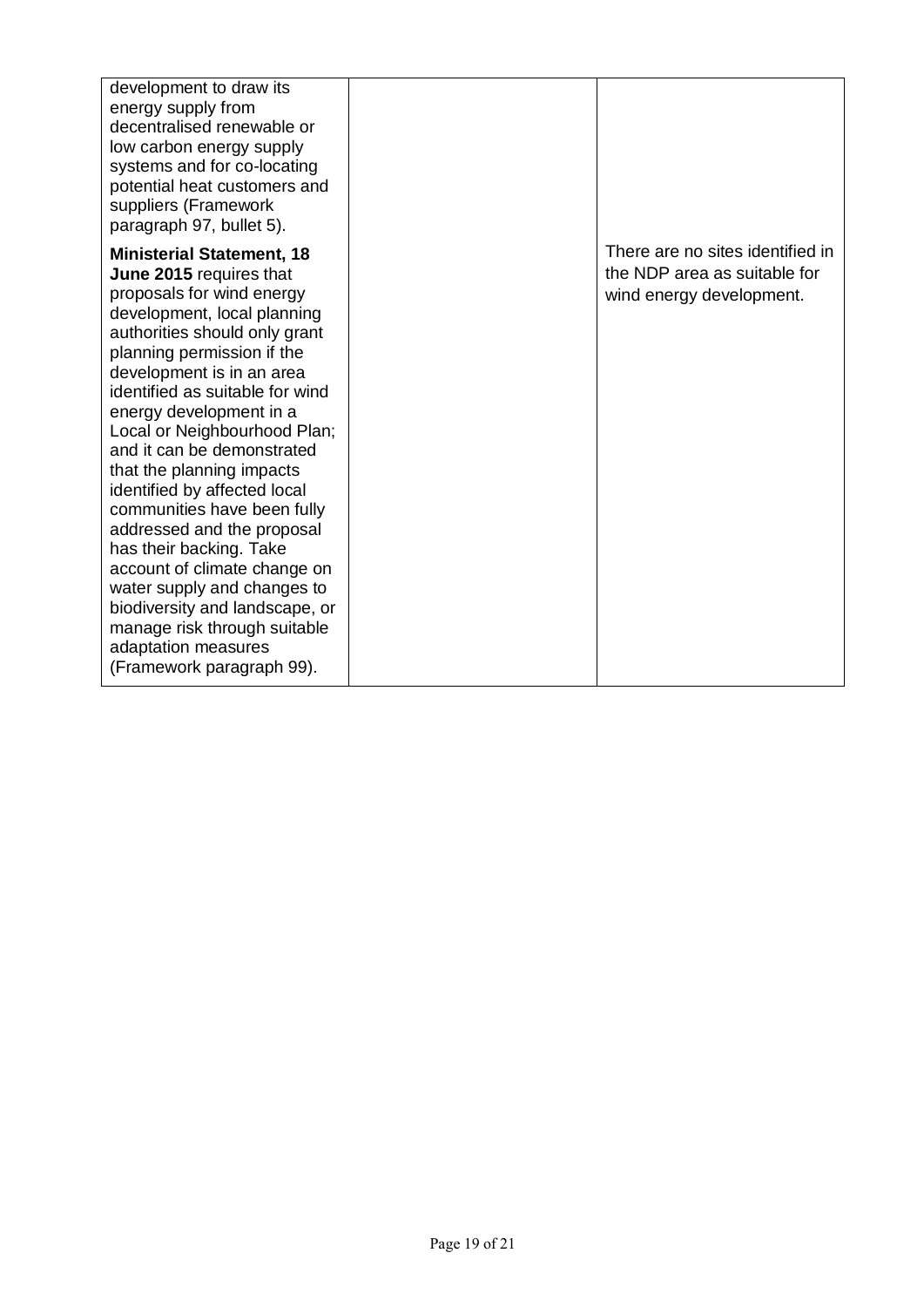## **5 Compliance with EU Regulations**

5.1 The Withington Group Neighbourhood Development Plan is compatible with European Union obligations, including Human Rights, which have been transposed into domestic legislation, thereby ensuring its legal compliance with:

**Directive 2001/42/EC** on the assessment of the effects of certain plans and programmes on the environment (often referred to as the Strategic Environmental Assessment (SEA) Directive);

**Directive 92/43/EEC** on the conservation of natural habitats and of wild fauna and flora;

**Directive 2009/147/EC** on the conservation of wild birds (often referred to as the Habitats and Wild Birds Directives respectively).

| <b>European Obligations</b>                                                   | <b>Withington Group NDP</b>                                                                                                                                                                                                                                                                                                                                                                                                                                                                                                                                        |  |
|-------------------------------------------------------------------------------|--------------------------------------------------------------------------------------------------------------------------------------------------------------------------------------------------------------------------------------------------------------------------------------------------------------------------------------------------------------------------------------------------------------------------------------------------------------------------------------------------------------------------------------------------------------------|--|
|                                                                               | The Withington Group Environmental Report (for SEA<br>purposes) was published in May 2018.                                                                                                                                                                                                                                                                                                                                                                                                                                                                         |  |
| Directive 2001/42/EC or<br><b>Strategic Environmental</b><br>Assessment (SEA) | It is considered that the Withington Group NDP is in general<br>conformity with both national planning policies contained in the<br>National Planning Policy Framework (the "Framework") and<br>strategic policies set within the Herefordshire Local Plan Core<br>Strategy (the "Core Strategy"). It does not propose any growth<br>that would be over and above that prescribed by strategic<br>policies. Therefore no significant changes to the NDP are<br>recommended as a result of the SEA.                                                                 |  |
|                                                                               | The SEA indicates that the cumulative impact of the NDP<br>policies over the course of the plan period is generally positive<br>and/or neutral in relation to SEA objectives. Although some<br>policies may have a neutral or uncertain impact during the first<br>5 years of the plan period, there is no reason why they cannot<br>have a positive effect in the medium to long-term due to policy<br>safeguards included elsewhere in both the NDP and the Core<br>Strategy; these safeguards should avoid or mitigate against<br>unacceptable adverse impacts. |  |
|                                                                               | It is noted that, once made (adopted) by Herefordshire<br>Council, the effects of the policies within the Withington Group<br>NPD will be monitored annually via the Council's Annual<br>Monitoring Report (AMR).                                                                                                                                                                                                                                                                                                                                                  |  |
|                                                                               | Paragraph 6.8 of the report states that "the objectives and<br>policies contained in the Withington Group NDP are by and<br>large in general conformity with the Local Plan (Core Strategy),<br>which means that the cumulative effect of the plan will<br>contribute to the achievement of the SEA objectives".                                                                                                                                                                                                                                                   |  |
|                                                                               | Paragraph 6.9 further concludes that: "None of the NDP<br>policies are considered to be in direct conflict with or propose<br>greater levels of growth and development than strategic<br>policies contained in the Local Plan Core Strategy, which<br>themselves have undergone a full Sustainability Appraisal".                                                                                                                                                                                                                                                  |  |